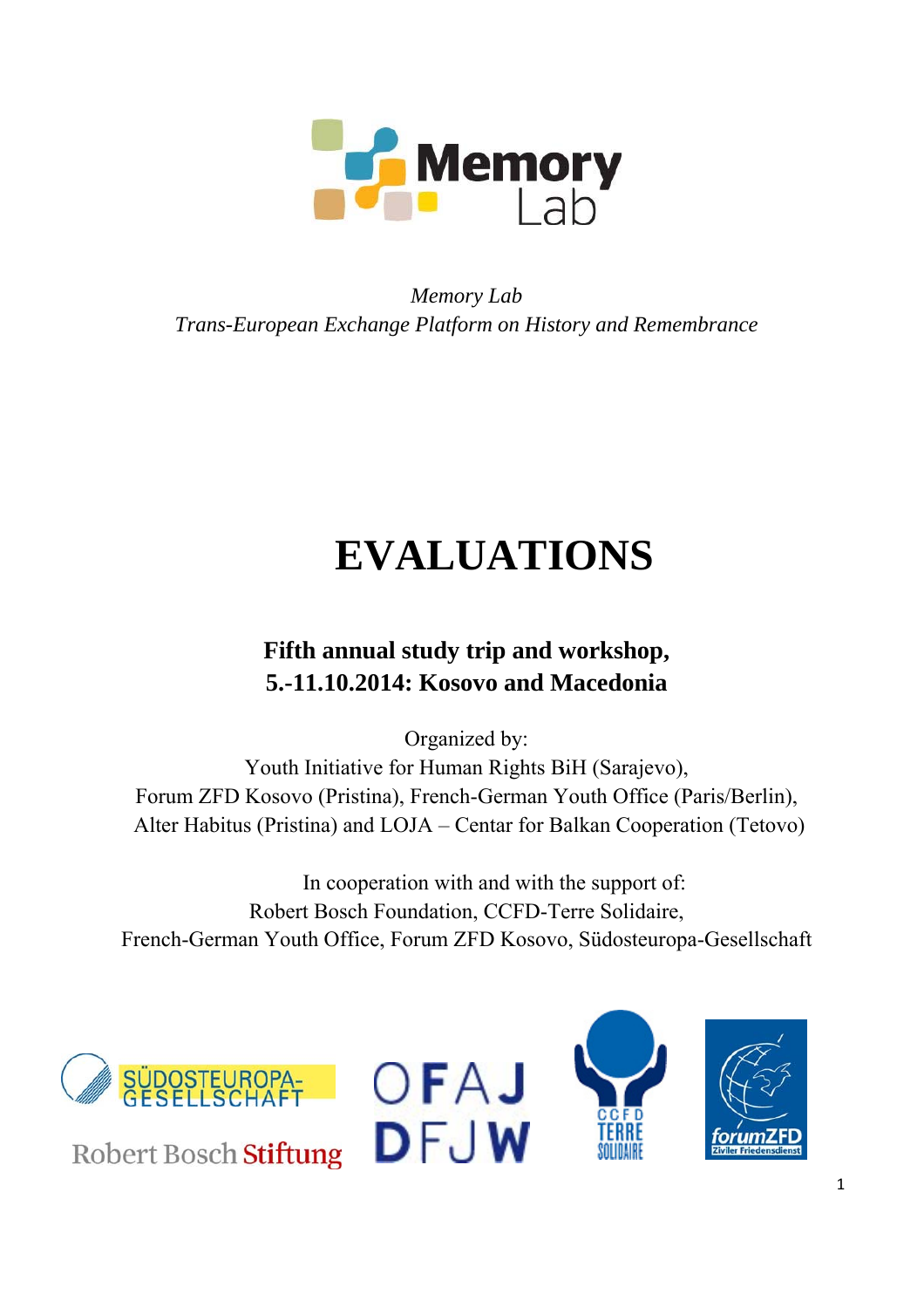

*Fourth international workshop and study trip, 5-11 October 2014: Kosovo and Macedonia*

## **Evaluation sheets: Answers of the participants**

## *1. My general opinion on the study trip and/or workshop (content, structure, organisation)*

1. What I like about the Memory Lab study trip is that it is organized by people who have a lot of expertise in dealing with the past processes in the specific region and context which is visited. The value of the study trip is, therefore, that local knowledge (of the specific region which is visited) forms the content and issues of discussions and carefully chooses the memorial sites. As a participant you can see that how the study trip is structured helps you to get deeper and deeper into certain topics. In addition, the organization of the whole trip (logistics, food, etc.) is very thoughtfully done.

2. My general opinion is very positive. I like this combination of fieldwork and discussions. My only remark is that this year we didn't have so many guided tours nor opportunities to see exhibitions (I would like that we had more time and in Skopje for sightseeing and museum visits). I also regret that we didn't see socialist Modernist architecture of Skopje because it represents a world-known modernist example of urbanism. And it'd be very interesting to problematize todays relation towards the socialist heritage in Skopje (would all social cultural and economic implication). But I realise that it wasn't enough time to see all this and that such a study trip workshop would probably have to last two weeks.

3. Very good prepared; super organized; felt comfortable

4. I can say that now I know more about different monuments in Kosovo and Macedonia. Regarding the organization in general was OK, except the fact that we didn't had some free time.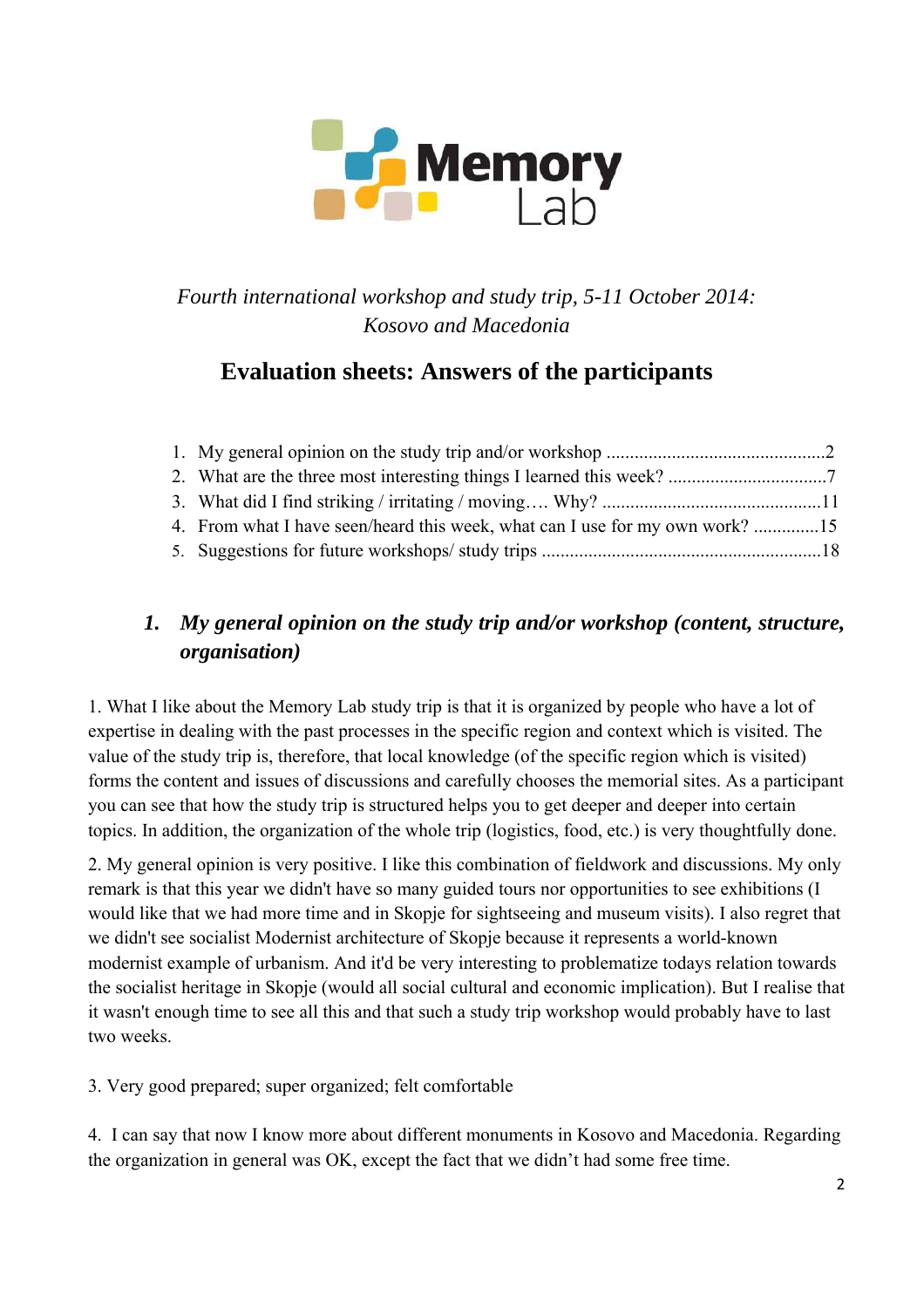5. My general opinions are that Memory Lab has grown and advanced a lot since 2011, that the content was very well compiled, we had excellent guest-speakers, excellent logistical arrangements, good selection of participants.

6. Very well organized in both places. Content well balanced. The two venues were perfect with good foot connection with city centers. The workshop, the input and the lectures were good.

7. Well organized and structured , interesting content, very interesting guests, (Nita Luci, the two experts of Skopje 2014), nice group.

8. This is probably one of the best programs I have attended. Not only that the technical organization was on a high level, but the approach uses to address the topics of memorization practices in Kosovo and Macedonia, combining visits to the places of commemoration, personal encounters with the time witnesses, presentations and group discussions provided me with the possibility to understand these processes and at the same time to perceive the differences and similarities between these and other countries in that respect.

9. Once again excellently organized workshop. The contents was in general very well balanced between providing information and reflecting ourselves. The self-exploration in Skopje was an excellent method, but it would have been better to have just a small introductory lecture about Macedonia before. (Which now only happened on the last day). All invited speakers were great. The day in Tetovo was very interesting, but I had the feeling we rushed too much: passing by monuments dedicated to Albanian victims but not stopping and not having time to talk/interact with the citizens of the town who joined the monument. The public event did not have that much added value, and perhaps the questions to the speakers should have been more concrete. It was good for promoting Memory Lab and reaching out to wider public.

10. Great experience to see people from different states and backgrounds at one table and in such a surrounding. - Content wise very broad, so questions remain about outcomes (specific). - Well organized, but lack of time for reflection on the day (too long activities).

11. My general opinion is that it was again a very successful edition. I learned a lot, got to meet new people and had enriching discussions with other participants. Organization wise everything was super!

12. The program in general was designed in way that it contained visits to two countries that at certain way have connected history related to conflicts in 1999/2000/2001. I liked the idea that we have chance to see how two states with inter-ethnic conflicts were building/ are still building their identities and to what extent one nation is threat for another one. The whole program met my expectations, since I visited all of these spots for the first time and it really helped me to better understand conflict past and problematic present in both states.

13. Overall the study trip and workshop was well organized regarding logistic. Information before starting were detailed which is important during such events that involve more people. What I liked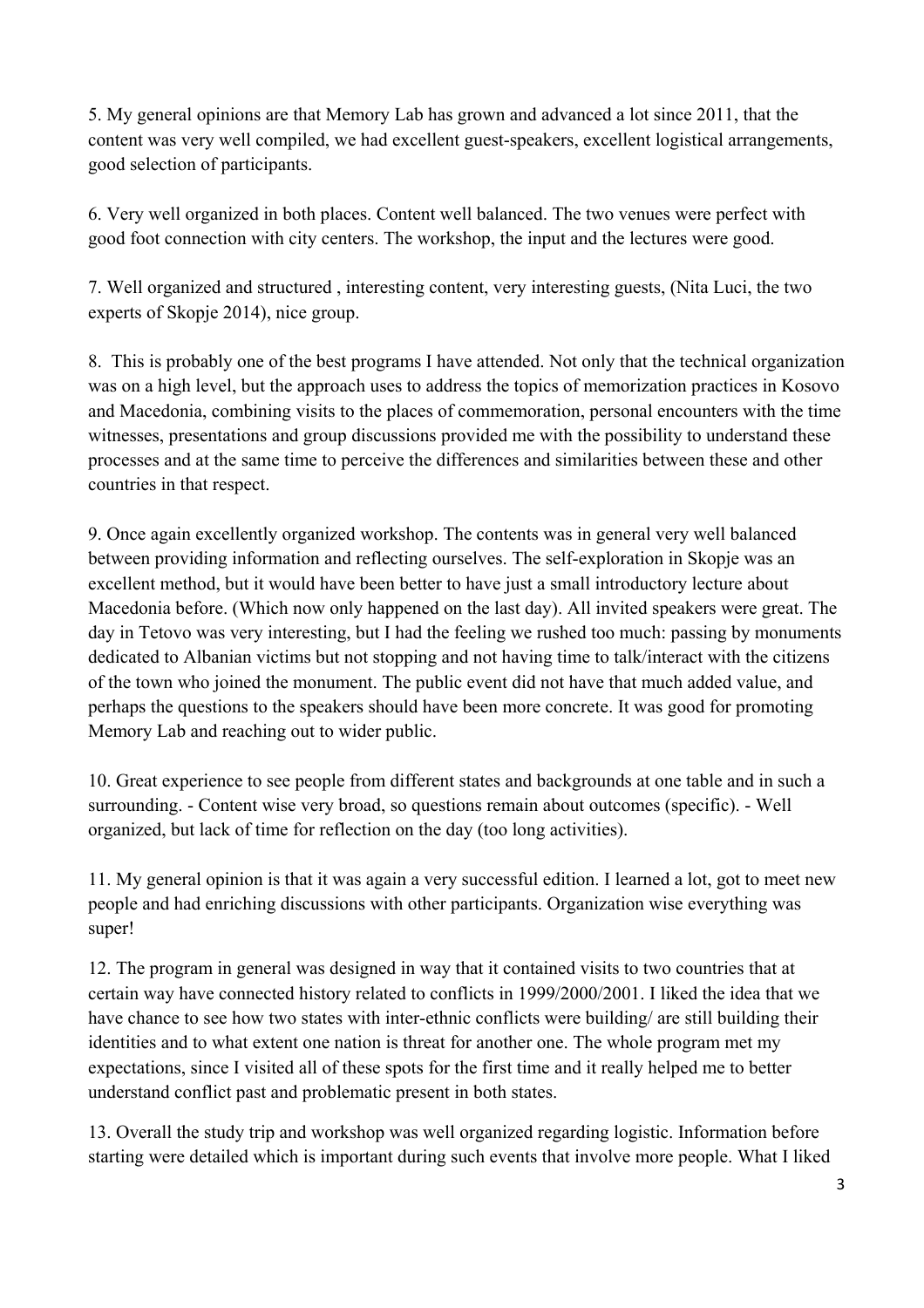the most was interactive content of it, as this way I learned and heard about different opinions that made me think more afterwards.

14. Generally, everything was great. I liked the structure which consisted of visiting different sites and taking part in discussions with different people. Organization was very good. Regarding contents, I think everything was good except for the visit to Tetovo. I didn't get enough information on what we were doing and seeing there and I think we should have been given some kind of information on the Macedonian-Albanian conflict in 2001 before we were going to Tetovo. I also don't understand why we visited only monument to kidnapped and killed Macedonians, but not also Albanians.

15. The organization was good. The idea of visiting different places (including the memorial in Kicevo) was really good. It's a pity that we didn't have more time for talk/discussions with Saranda Bogujevci. I feel we missed something important about her work and experience.

16. Study trip was well organized and selection of memorials and presenters was good. It was very good to have Nita Luci all the time with us in Kosovo, she helped us with understanding the context, but the visits could last longer. Also it would be helpful if we had an insight to civil inicatives and someone from institution. The public debate was very informative but with too many speakers. Concerning the part in Macedonia, it would be helpful if we had someone to give us an introduction to the conflict 2001 and provide a context. Also more time for exploring the memorials of Skopje. Besides people from academia, it would have been good to have someone to present civic initiative and alternative who are against the dominant narrative. General organization was good and study trip was very useful.

17. The study trip was very stimulating, rich and made us meet interesting people coming to talk with us. Places that we visited were various and sometimes quite unknown*,* as in Kosovo for example the private schools. - I wonder if it wouldn't have be better to do the trip only in Kosovo or only in Macedonia. It would have allowed us to go deeper in the understanding of the content and the challenges. For example we didn't meet civil society actors in Macedonia and no Serbs and Roma in Kosovo. - I also appreciate the participation of new people.

18. This was my first time at Memory Lab and I am impressed with the discussions, study visits, workshops, the schedule of having visits and discussions/ workshops, external speakers worked intermittently perfectly for me.

19. As usual, the study trip and workshop have been really interesting. Unfortunately for me, my knowledge of history of Kosovo and Macedonia was not good and I found it sometimes difficult to understand what was being said as I couldn't link it to a former knowledge of the situation. It gave me an impression of superficial appreciation of the memorialization in the two countries. I would have been interested in a historic presentation at the beginning.

20. As every year, the countries were well-selected with interesting and very useful memorials that had served as great basis for discussion at the workshop that follows. Kosovo trip and visit to memorials was excellently planned and executed, while Macedonia was less well planned and prepared. In order to improve organisation for next time and to make clear to participants where they are perhaps it would be good that the organizer prepares some short presentation on background of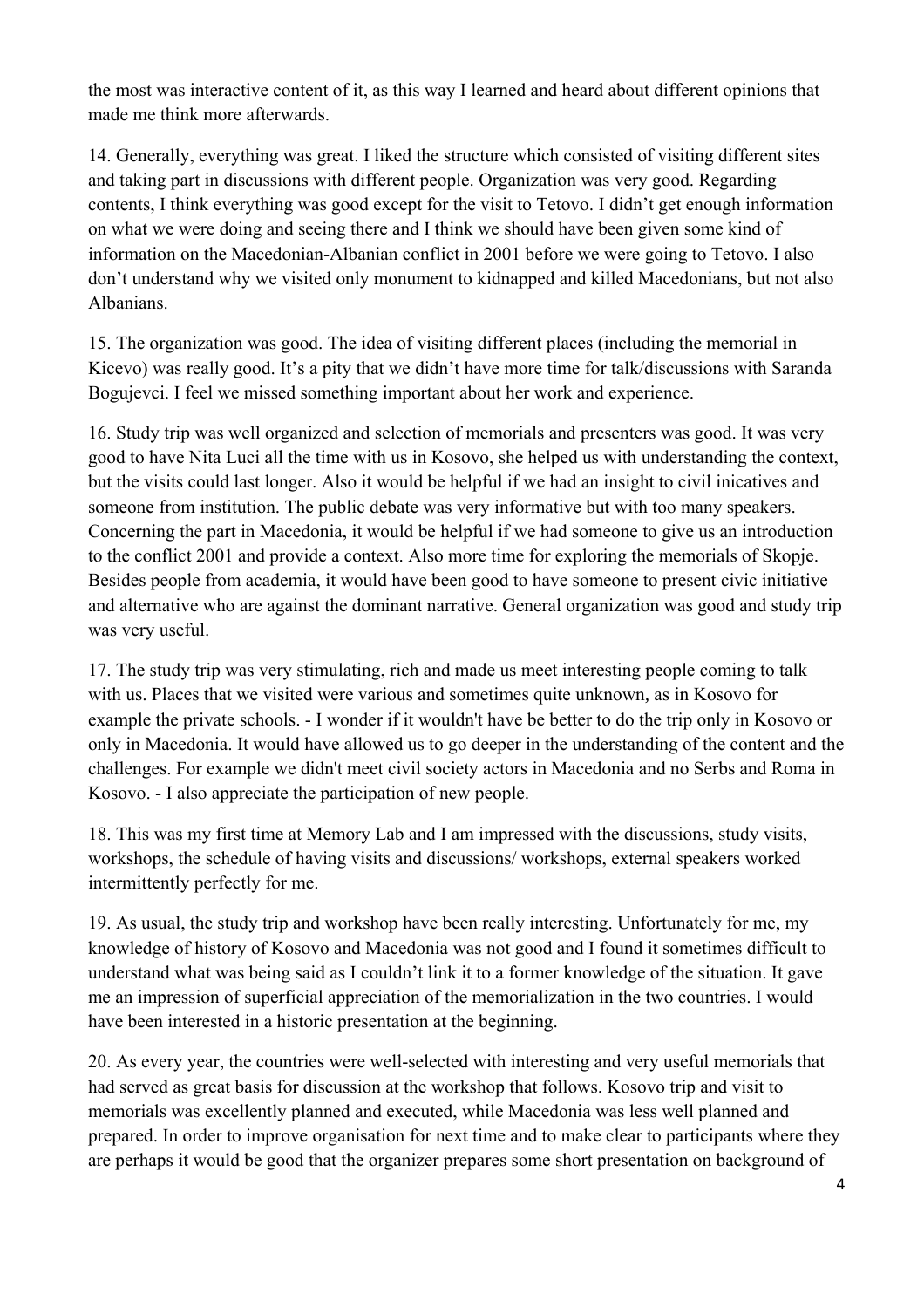the country/ situation where they are. Considering the large number of the partner organizations, the coordination between them could be better.

21. Very valuable experience again! It has a big value that people know each other since years now, that makes discussions more insightful, we can go much deeper in a short time and the personal backgrounds are more or less known. It was great to see too that new participants are welcomed and quickly integrated in the group- really important! - We saw not enough in Kosovo and the division in two countries in such a short period of time caused extreme exhaustment for me. Organization and structure well done! Having such a big expertise on memory from different countries is very rich and exceptional. What impresses me even more is that nobody is reluctant to share insights and one doesn't have to be afraid to ask a basic or a complicated question.

22. I found this study trip generally very useful for me, but especially activities we had in Kosovo; - I feel that visits to memory places, museums... the places we see – is more beneficial to participants than activities including reflections, as the programme is comprehensive and often, most of the time actually we do not have time "to process" all we see!; -because of that I feel that the programme should be loosen a little bit from the planned reflections and give enough space to each individual to internally "experience" the seen , and only then to exchange impressions with others.

23. My general opinion on the study trip in Kosovo and Macedonia, workshops, public debates and the general welfare of the project, from the perspective of an organizer is very positive. I believe that through activities planned and realized in Kosovo and Macedonia, the project have managed to achieve what it aimed for, which is to provide for project participants a platform for exchange, cooperation and critical understanding of history and remembrance. The study trips in Kosovo and Macedonia subjected various memory stages, beginning from memorialization of Socialism, Parallel education system from the '90, private and public initiatives in Kosovo, to continue further with memorialization in Macedonia through projects "Skopje 2014", communist memory, private and public commemoration initiatives etc. This subject, I believe, has helped and contributed to the better understanding of the difficult pasts in the region and initiated a proper basement for academic discussion on the past, memory, commemoration, public space etc., challenges and the vision for improvement of memory processes.

24. General opinion on the study trip and the workshop is that they fully met my expectations and even more than that. Organisation, the team and participants maintained a high level of the previous study trips and Memory Lab.

25. The level of previous workshop has been maintained, and only thing missing was organise presentation of memorials in Macedonia or in Kosovo.

26. General impression -positive. Extremely rich programme which provided opportunity to get acquainted with a number of memorials and to gain new experiences and exchange impressions with other participants.

27. Organisation was good, but it could have been better. In Kosovo we had more time for field visits, but in Macedonia only 15 minutes for each visit. The hotel was very bad. Trip was more of getting acquainted with the location, as a tourist route but a study trip. The program needs to be more dynamic. My opinion is that the Memory Lab is good, but there is a space for improvement.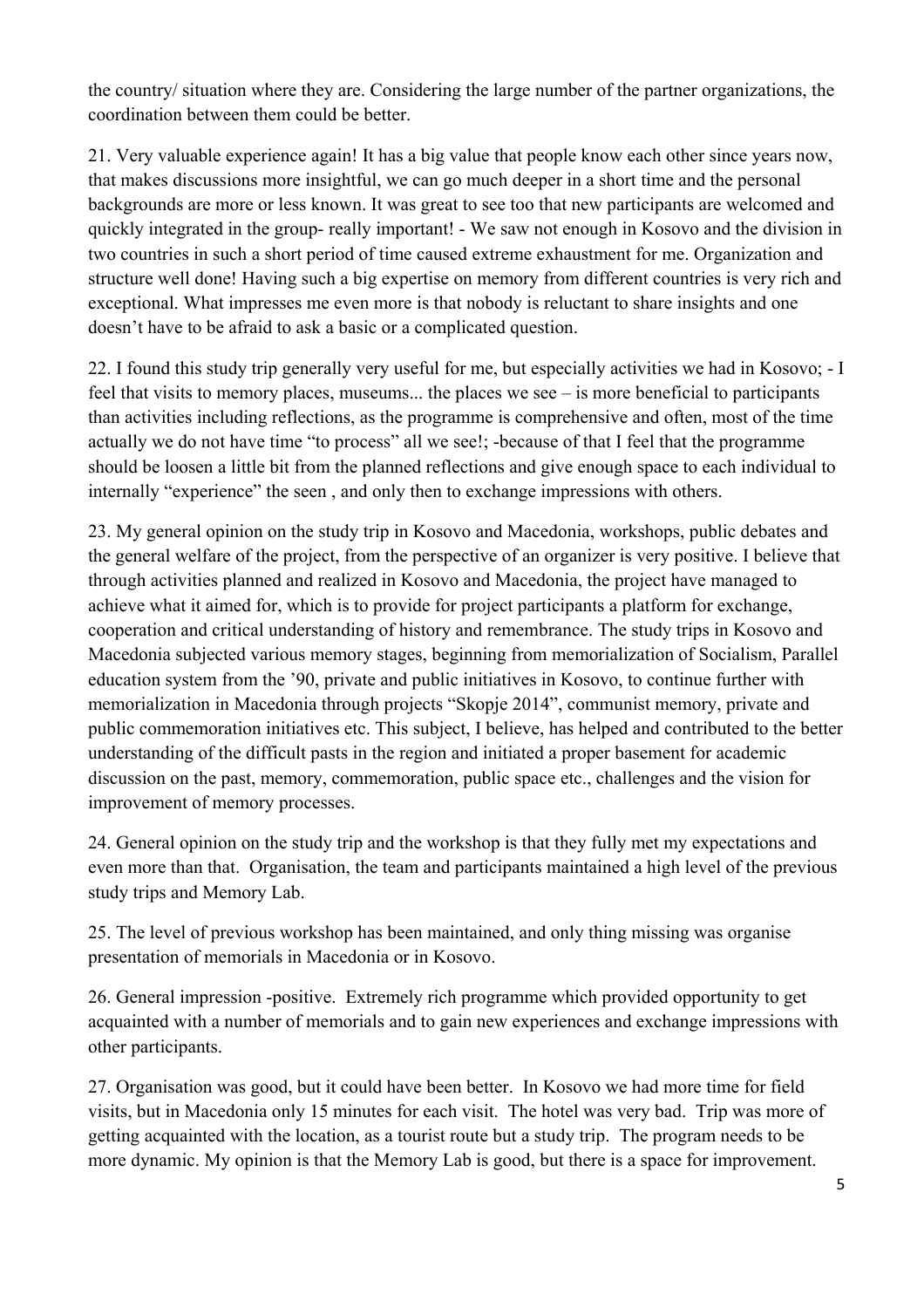28. Generally, the study trip and workshop were very good organized. In a very limited time, we arrived to visit the main memorials which represent the majority of the history of Kosova and Macedonia. During these days, I gained more knowledge about ex-Yugoslavia countries like '90s conflicts, memorialisation, reconciliation, and dealing with the past. The organization was perfect. I would like to congratulate all the organizers team, they did a great job.

29. Excellent organization. Interesting content about the recent conflicts. The speakers were often very precise offering different points of view or analytical perspectives. One limit maybe focusing too much on recent events and neglecting the historical approach of the whole  $20<sup>th</sup>$  century. – It was my first international seminar, so I needed some time to adapt.

30. The topics / sites etc were well chosen and complemented each other well. Unfortunately there was only limited time for many things. Especially the fourth day was too full in my opinion ; there was hardly time to explore the three different sites extensively. Otherwise I find Memory Lab unique and I had a lot of fun.

31. The study trip and the workshop were organized very well. We did the whole program as scheduled, what is not necessarily the case with such a big group. The program was balanced and not so packed as in some years before, we had enough time for reflection and discussion. The discussants were excellent, in Pristina as well as in Skopje. It was great to have the possibility to reflect own impressions with the opinion of experts. - The structure of the workshop improved during the last years: The mixture between visiting memorial sites and discussion was very well organized. I also liked the idea to start discussing about the future of Memory Lab already on Thursday. - Content of the study visit was well picked: I think we have seen the memorials that illustrate the overall strategies of memorialisation in Kosovo and Macedonia very well. - Personally I felt very comfortable with the group: Most of the people have been knowing each other since 3 or 4 years. That creates an open atmosphere for discussions, what I find extremely valuable because of the difficult issues we are dealing with. - In terms of critical aspects: When we had the workshop with Saranda Bogujevci I didn't really get the point during the workshop. She was introduced as someone very special, but I personally did not understand what was so special about this kind of exhibition because of a lack of context. I understood the point only during dinner, when some locals explained me, what made this exhibition so special.

32. Generally this workshop was well organised, but not as good as the previous ones. Except for Janev and Radjenović other speakers were not as good. I believe that participants coming from the Balkans were missing a little bit of a context related to the conflict in Macedonia 2001.

33. As with the previous year, I very much appreciated the quality of the speakers and the relevance of what we visited. - The organisation was, as always, very good : the scheduling, the hotels and the "team management" was pleasant and efficient. Characteristically, I found the links sent in advance very useful and thought provoking.

34. Again a very well conceived and organized program, with some interesting innovations, for example putting the discussion on ML and joint projects not the last day but before, and making a public debate, as it was done in Pristina (but less speakers would have been better). Also the fact to organize the program it in two countries, what i think was justified with Kosovo and Macedonia,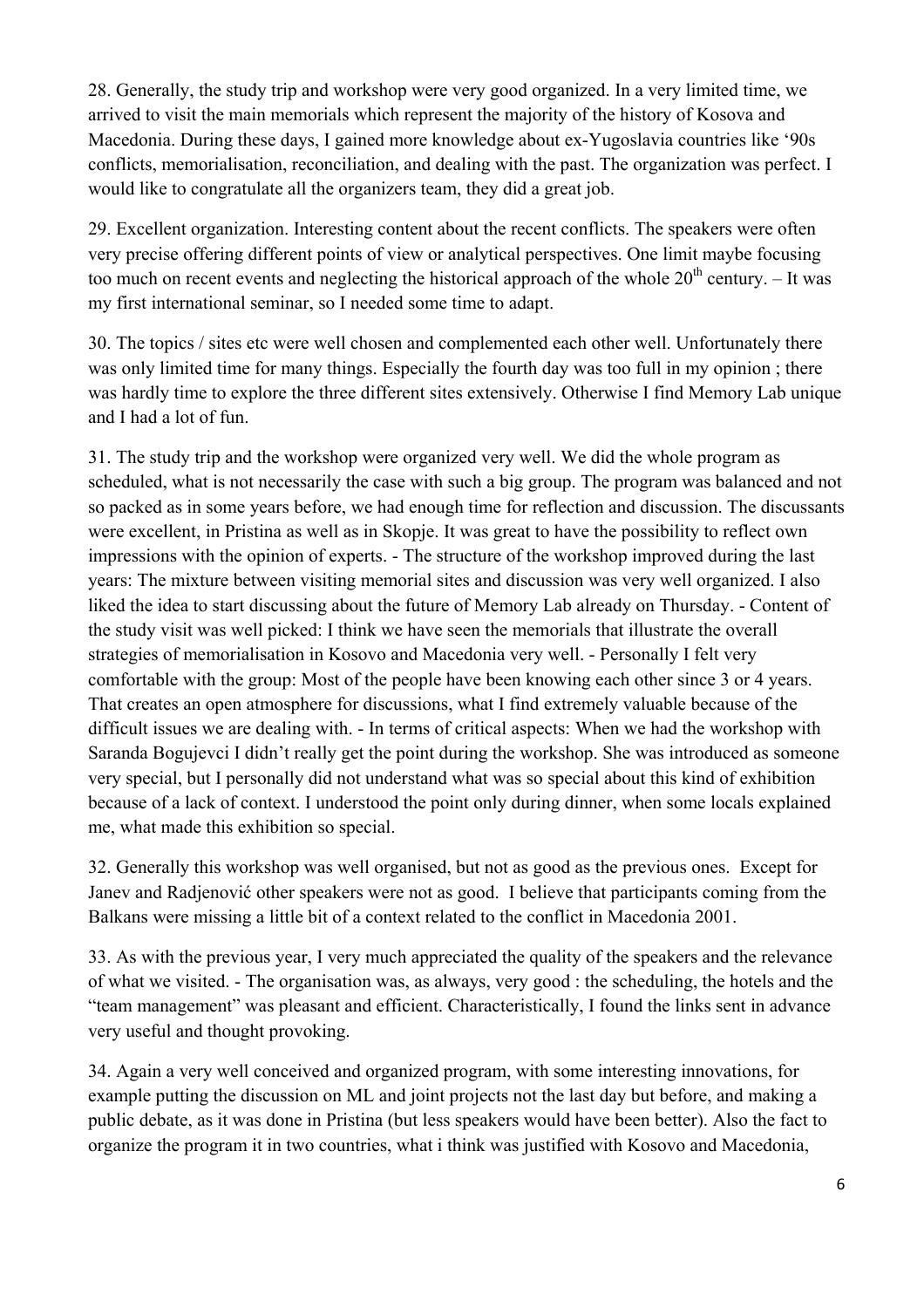because it allowed to see more strikingly the specific situation (but also some similarities) between both countries. Very good relations within the group, where the new participants were fastly integrated. Good that we received links with background information before the program (even if i didn't have time to read them, but that is a problem of my own time-management)

35. A well structured program with a good mixture of inputs, discussions and excursions

36. In my opinion, Memory Lab is getting better and better each year in terms of organization and structure of the study trip and workshop. This year it offered some new methods of work which I found pretty refreshing and innovative. It is also good to have new people in the group, it brings new dynamics to the work.

#### *2. What are the three most interesting things I learned this week?*

1. Firstly, I met a lot of very interesting people and got to know about their institutions including their work, aims and challenges. Secondly, I have an idea of the most important historical events in Kosovo and Macedonia since the beginning of the 90's. Thirdly, I got to know about different ways of memorialization in Western Europe and the Balkans.

2. I have learned a lot of interesting things because I didn't know much about the situation in Kosovo and Macedonia when it comes to memory. Top three things are: a) Territorialisation of ethnicity in Macedonia (on the case study of Skopje) b) The fact that the majority of monuments in Kosovo are private initiatives. c) Macedonian memory on World War II is very specific and can be combined with nationalism.

3 a) A deep step inside two countries which try to deal with their past. b) How private groups present their remembrance. The government policy behind the scenes. c) The "high-level" how this group is reflecting history, politics and itself

4. a) There is a need in intervention in a lot of memorials (language, more explanations, put out militaristic monuments…) b) Most of all monuments in Kosovo are private donations.

5. Parallel schooling in Kosovo, the architectural quality or lack of in Skopje 2014, and personal stories of participants.

6. History of Kosovo and Macedonia.

7. a) The story behind Skopje 2014: the political intentions and the political situation in Macedonia, which doesn't allow a public debate about the project b) The way in which Kosovo deals with its past: mainly though private initiatives, public initiatives are rare. c) The role which ethnic identities play in both countries.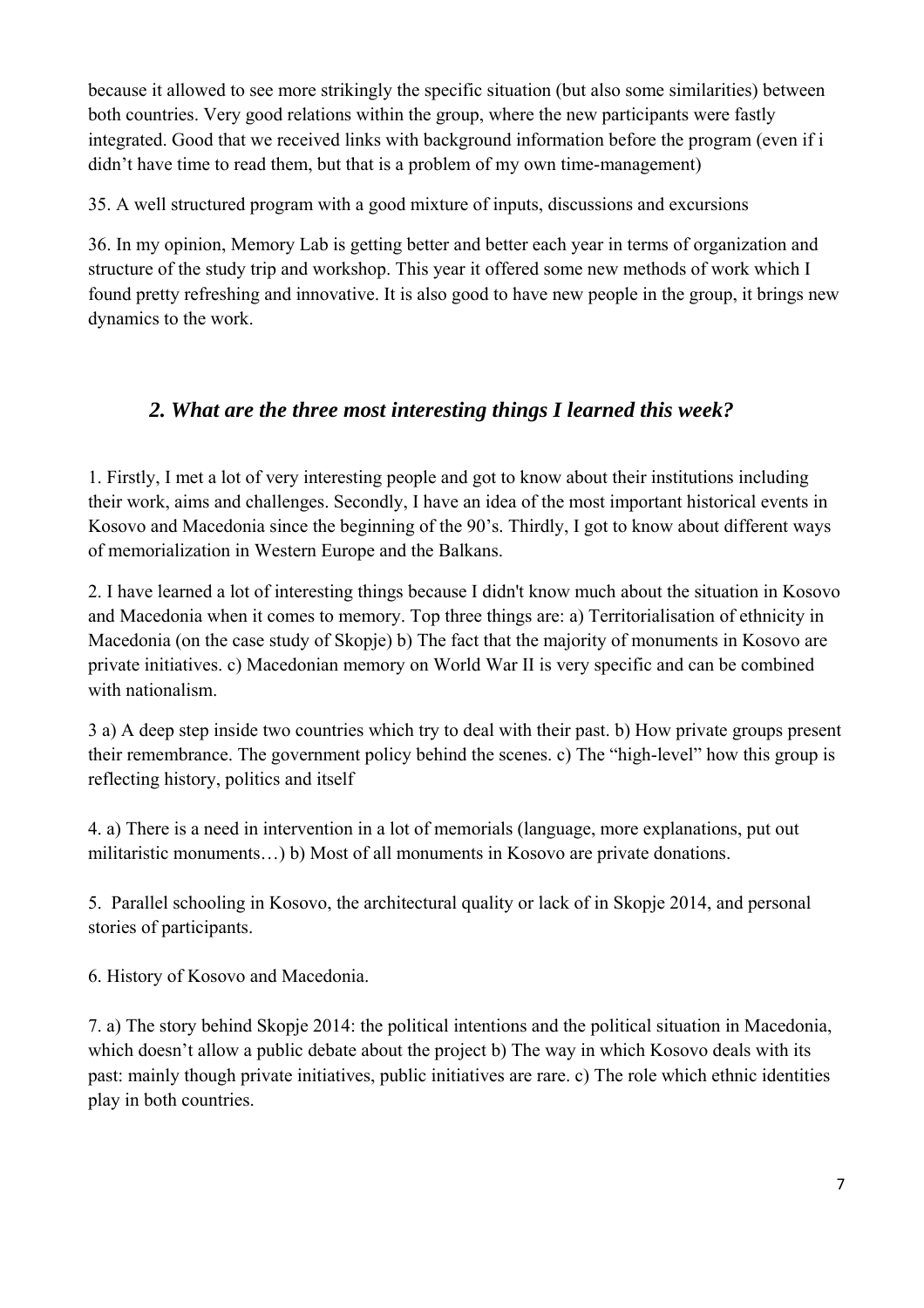8. It is important to provide the people who deal with topics of facing the past, reconciliation and memory processes with the opportunity to meet their colleagues dealing with similar topics. This not only makes us aware that we all have something in common even though we come from various contexts, but at the same time provides us with a platform to discuss, exchange, and make new conclusions which can help us in our work. I also learned that it is possible to make an impact on the community if one has the will, courage and an idea on how to share his/her point of view/story or emotion.

9. 1) Experiencing nation-building in the making and realizing 2) How severe the situation is in Macedonia. 3) Becoming aware of identity crisis of Kosovars and Macedonians and their struggles for recognition and self-identification.

10. The perception of the participants from EU, especially towards Skopje 2014. The parallel school system of Kosovo.

11. a) The history of the region. Once again I was confused with my very little knowledge of the region, its recent conflicts and its current problems developments and issues. b) That my own country is having bigger problems than I realized. c) The whole Skopje 2014 program, I hadn't heard about it before

12. a) Terrible ethnic divisions in Macedonia that someone cannot be aware if you don't visit it. b) Parallel education system in Kosovo – what was the purpose of it and how it functioned c) The whole hero-memory-building around Adem Jashari in Kosovo and Alexander the Great in Macedonia

13. I would say only one thing that includes a lot of elements and it is about learning the importance of monuments in societies. How people can learn properly or misleading history, how memorialization can divide or unite.

14. The most interesting was to visit Skopje and to see how the government was trying to visually build national identity in public space. To see all these monuments was for me the most interesting part of Memory Lab this year. It was also interesting to visit the VMRO museum and see how history was created in a museum. In Kosovo, the visit to Adem Jashari memorial was interesting in terms of a relationship between official and private (family) memory initiatives.

15. The Adem Jashari memorial and Albanian Mother Memorial (even I don't like that), but it was interesting.

16. Three most interesting things: Disparity between public/private initiatives in Kosovo; confusion around Skopje 2014 ; generally the situation in Macedonia.

17. I have learned a lot about the memory of the 90's in Kosovo thanks to Linda and Nita's speeches, which is a quite absent topic today. I learned a bit about Macedonia's current situation and it was totally new for me. We discovered also many initiatives remembrance that I didn't know.

18. One of the interesting things is the variety of backgrounds and perspectives the groups brings to Memory Lab - another thing is the massiveness with which Macedonia's nation builders throw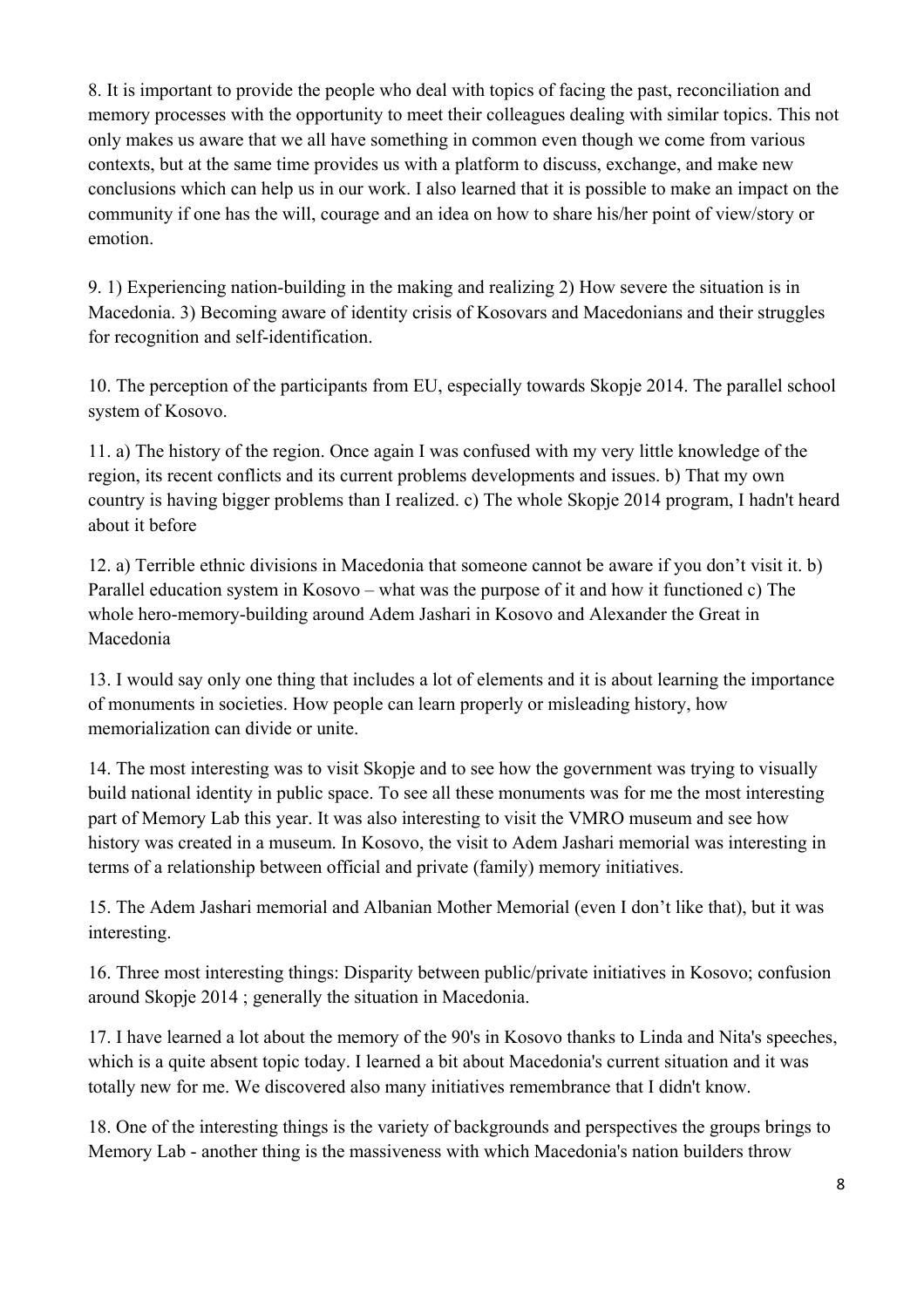history at you thus suffocating you - no space for own, critical thinking. Two of the most inspiring presentations/ presenters were Goran Janev and Nita Luci.

19 a)The work being done by NGOs, historians, sociologists in the two visited countries b) Spending some time with people from Kosovo and Macedonia who were not part of Memory Lab helped me to get some precious information about the two countries not necessarily related to the process of memorialization. c) Skopje 2014. I had no idea before coming to Skopje of the changes at work in the city and I found it particularly interesting.

20. Learned a lot about background on discussions made regarding building of certain monuments, particularly in Skopje Project 2014. In addition, learned a lot about family initiatives to erect memorials and different treatments of the State for particular monuments versus others.

21. 1. I need to reflect more on the role of family in memory processes. 2. The ethnic discussion in Macedonia is politically instrumentalised and over-performed. The people seem to get along much better than it is politically staged. 3. Criminal prosecution of war criminals is not an issue, so short after the conflicts in both countries, it seems that there is trust in justice will be done.

22. a) Current situation in Kosovo was totally unknown to me, and I had some wrong ideas; - this trip helped me to get to know more how in fact seems real everyday life of people living there; b) I've heard Albanian side of Kosovo conflict. c) On example of Skopje 2014, I saw how else could "look" building of national identity.

23. The most interesting things I have learned this week are mostly connected with the activities and study trip in Macedonia. Study visits to Memorials of the project "Skopje 2014", Museum of Communist Party of Macedonia, Tetovo; Macedonian Memorial of 2001 Conflict in Neprošteno Village; and "Albanian Mother" memory sight in the region of Kisevo were very beneficiary to my understanding of memory processes in Macedonia, political influence in shaping the history and interpretation of new narratives as part of state building and identity.

24. The most interesting for me was to get to know Priština and some members of the academic community in Kosovo. In addition to urbanity in architecture, urbanity of Kosovo was the most pleasant surprise for me, as we in Croatia usually meet Albanian community represented by bakers and confectioners. However, breaking down negative stereotypes about Albanians from Kosovo and level of their education, alike in BiH, imposes a question how these people are not capable, on administrative and formal level, to arrange the state they are living in, but still heavily depend on international help. Interesting to me was particularly dynamic atmosphere in Kosovo, energy of so many young people and great number of construction sites in Priština. The most interesting in Macedonia was to hear about building of Macedonian national identity, mainly through rigidly controlled marketing projects paid by the state government.

25. a) 3-D history book looks nice in the space. B) Memorialisation could be entertaining (Skopje 2014), if it was not for that sickening political background and purpose of the monuments. c) Conflicts in Kosovo and Macedonia are still visible and a process of national rounding of the territory has not been completed yet.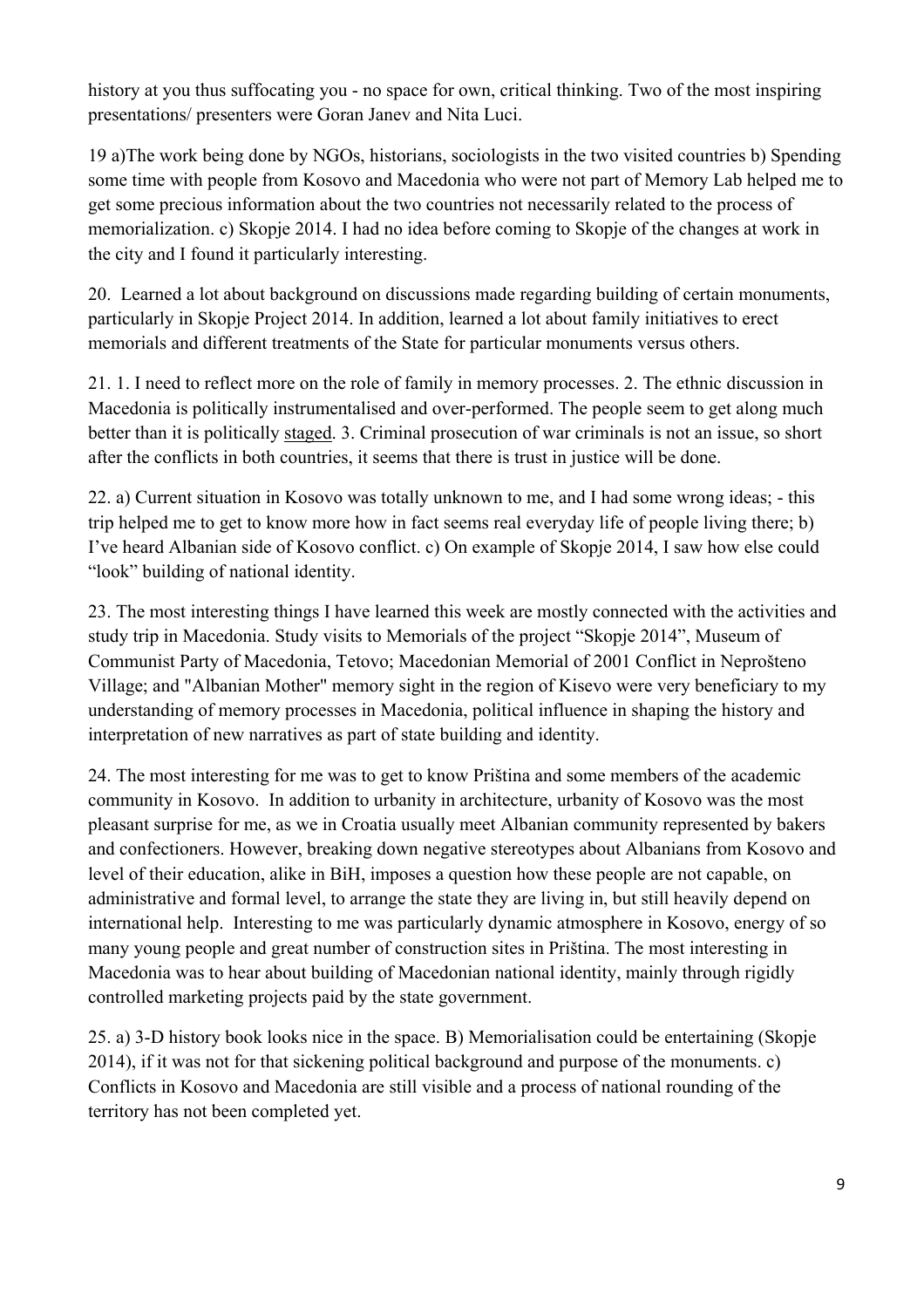26. Breaking down prejudices about countries we visited, especially from the perspective and bearing in mind the perception in present in the country I am coming from. Another important knowledge gained is that there is no alternative to maintenance of peace and coexistence in the multi-ethnic societies in which minorities represent up to 30% of population. Another important thing is that knowledge that we from the former Yugoslavia are having could be used in Macedonia and Kosovo in respect of building up of memorialisation culture.

27.a) Monuments, and the way they are presented publicly, do not necessarily represent the truth, e.g. memorial complex of Albanian mother that is represented as place for open for non-Albanians, but in practice it does not function that way. b) Monuments and memorialisation can be used, or they have some kind of political background.

28. First, dealing with the past in Balkan is far from easy. Each nation, wants to create their heroes, their own history regardless of the reality. I mean that the mentality in Balkan nations is like everybody who belongs to us is hero and everybody who does not belong to our nation "is nothing". Second, I learned that it is possible to create joint memorials. We saw some examples in Tetovo, which could be a very good example for all Balkan countries. Third, there are still tendencies to destroy everything that does not represent their history. We could very clearly see this in Skopje.

29. a) How Memory Lab is functioning. b) Approaches of memorialization in Kosovo (Memory Book ; work of Saranda Bogujevci)

30 a) Historical background information about both countries and their complex ethnic situation. b) That it is possible within a very short time to completely transform an urban landscape. c) That there are many actors and organization which are doing a wonderful work in the Balkans!!!

31. a) The dilemma Macedonia is facing with all its neighboring countries in terms of language, name of the state etc. (Thanks to Bujars presentation!). b) The absence of a state driven narrative in Kosovo, and the personal initiatives of commemorating the last war. c) That in Skopje only the plaques that commemorate the earthquake in 1963 addresses the whole community of the inhabitants of Skopje and do not offend (or exclude) any ethnical group (maybe except the sculpture of the shopping girls next to the Skopje Mall)

32. (1) The fact that Macedonia got its sovereignty before 1944 and transferred it to FNRY. (2) The fact that buildings from that era were decorated in neoclassical style. (3) The fact that citizens of Skopje 2014 are so exclusive towards Albanians. (4) Mode in which people in Macedonia want to talk about the war, and not to talk about it at the same time.

33.Among the most striking things was the visit of the school house. It is a very interesting private memorial in the sense that the place existed because of a family's goodwill in the 90's and still is protected because of that family. Despite the absence of funding, there is a will to preserve and develop this memorial site which goes beyond the gender and military/civilian barriers. On a more technical level, I was struck at how the group divided up as soon as we went inside because of the rain. Perhaps some people knew the story already. - I would have liked to go inside the Brotherhood and unity building.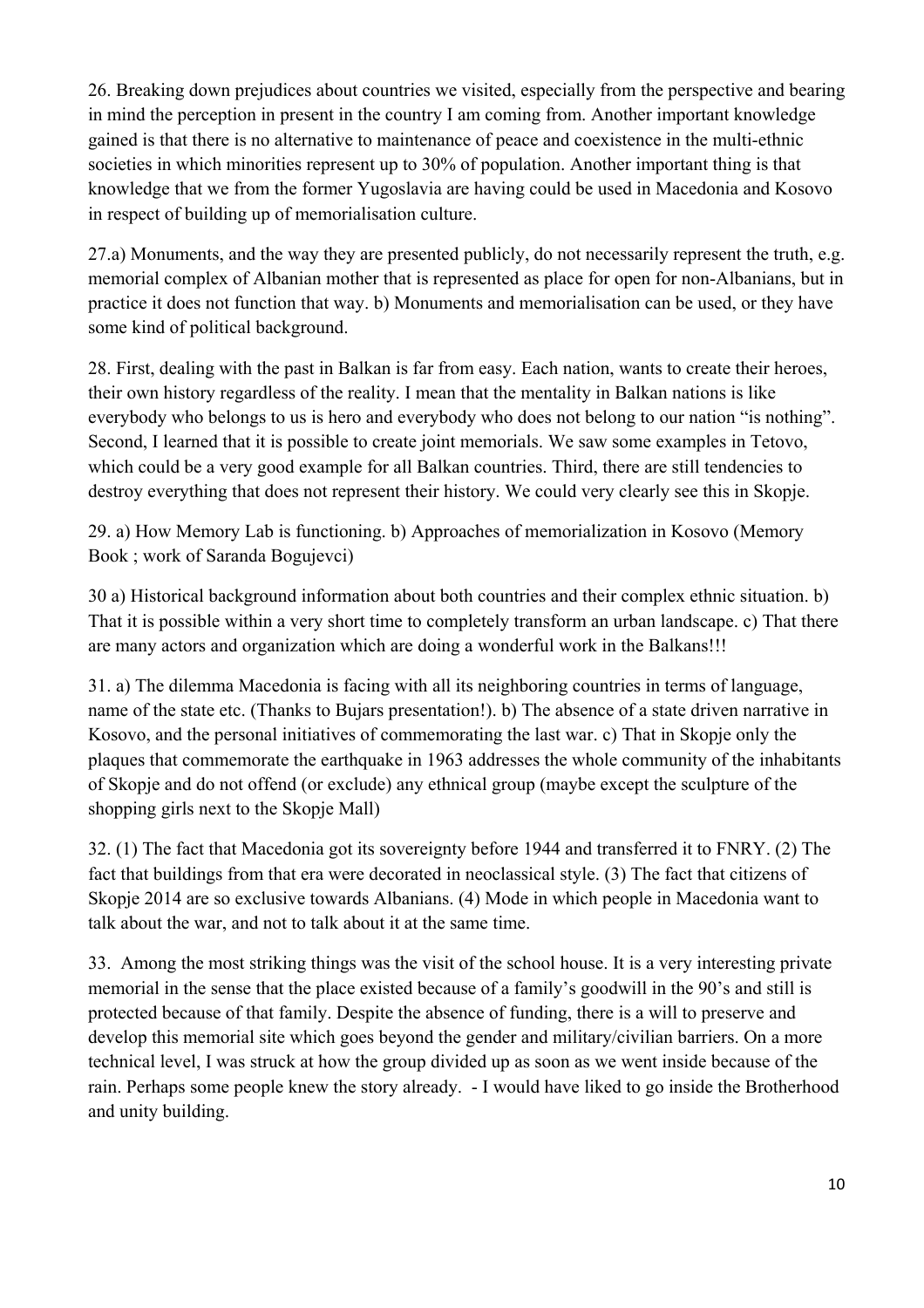34. a) The history of the Bogujevci-family and the way Saranda Bogujevci is dealing with it b) Background information about Skopje 2014 thanks to Goran and Sanja.

35. (1) The expanding and diversifying structure of institutions and persons participating in Memory Lab. (2) The nation-building process in Kosovo. (3) The clear and openly articulated and profound critical statements by G. Janev and Sanja Radjenovic-Jovanovic on the Skopje 2014 program

36. I arrived here with the idea to learn more about the countries and their recent past (and present) I had very superfluous or no knowledge about. I learnt more about history and present day challenges in societies of Macedonia and Kosovo, although leaving the study trip and workshop with more questions than answers. It is interesting to learn in a very visual way how different Western Balkan countries, though having a lot in common, use different approaches in dealing with the past and in nation building projects.

#### *3. What did I find striking / irritating / moving…. Why?*

1. I found it most striking to realize how much dealing with the past and memorialization is politicized in that region (as it is mostly everywhere- but maybe more in a subtle way).

2. I am irritated by the fact that in Kosovo and Macedonia like in other ex-Yugoslav countries the national identity is based on ethnicity.

3. The presentation of Saranda Bogujevci's art work. She didn't talk about herself as a survivor  $\rightarrow$  it confused me. The slow way how she included the group in her family tragedy.

4. Always is irritating me project 'Skopje 2014' and will irritate me in the future.

5. I found the things learned in Pristina quite moving when thinking about their civil resistance. I was shocked about the situation in Macedonia about Skopje 2014 and beyond and I feel irritated about the fact that people of these country being hostages of a government which simply does not care about their wellbeing.

6. The center of Skopje has been newly built. This is a very challenging thing for visitors. It is by itself a subject of discussion about the political power in general and the Macedonian historical dream.

7. We discussed gender roles, especially concerning Skopje 2014, and criticized the male dominated way of looking at the past. Still, a lot of discussions we had, were also male dominated (mainly male speakers, group work often presented by male participants) and the ML structure itself also seems to be male dominated (most of the team members are male, discussions mostly led by men). It might make sense to think about gender balance within the Memory Lab workshop  $(=$  answer to question 5)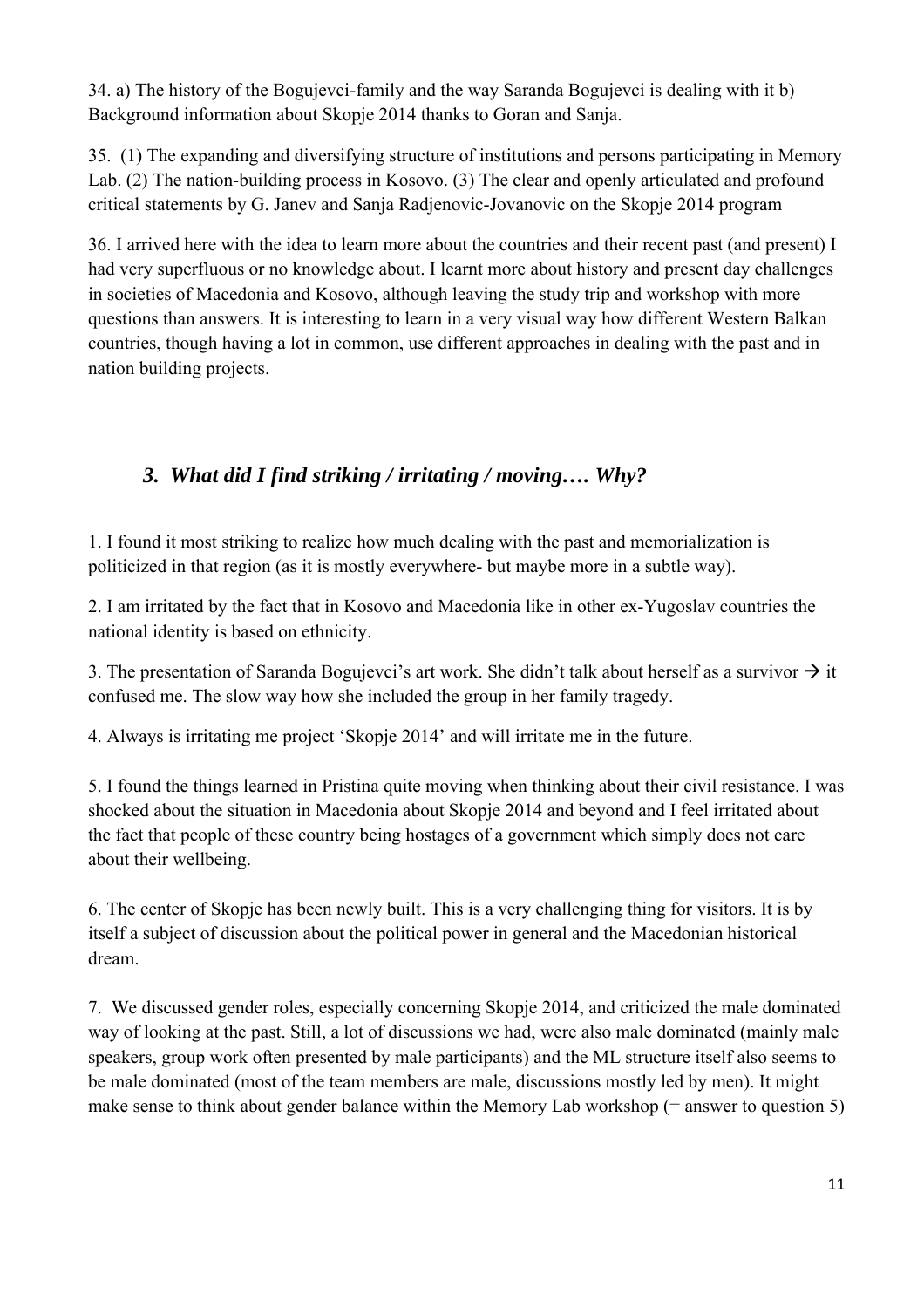8. The workshop/presentation of Ms. Saranda Bogujevci was especially emotional and striking since I was fascinated by her willingness and courage to present her story to the public in a creative way in order to commemorate her family members. She can be a good example not only to individuals, but also organizations and other stakeholders dealing with the topic of memorialization to implement their intentions by using innovative and not often used approaches and resources in that respect.

9. Two things I found striking: (1) Suffocating Skopje. Realizing that this repressive regime leaves no space for any counter or alternative narratives and there is no escape from the discriminatory, sexist and ethnically exclusive narrative. Striking how downplayed this development is on an international level. (2)The comment of one of the participants from Macedonia: 'Home is where it hurts'. Striking because it says as much about the present day socio-political dimension in Macedonia, as well makes me reflect about my own identity and national struggles.

10. The long agenda was very irritating, it should finish as a normal working day, at 17h (8 hours of work).

11. I find it very striking to see how remembering is very important to people here but that its output is so unprofessionally, e.g. the Adem Jashari monument. It irritates me that there is very little neutral, unbiased information available for the persons that do want to do something. I found the town fountain monument in Neprosteno moving. Not so much the monument but the fact that whole town came to talk to us and as a sign of support for the monument. Too bad that we had to leave so quickly and didn't have a chance to actually talk to them.

12. Divisions in societies and lack of effort to stop this process, societies living next to each other, the usage of memorials to prove the existence of some nation, mushrooming of memorials that are supposed to emphasize whose the land is, what belongs to whom; lack of facts; inappropriate way of commemorating victims, their usage in political purposes.

13. Personal story of Saranda Bogujevci was moving. - Irritating the amount of sculptures/ monuments in Skopje that by the end of the day does not give you the answers of its history. Irritating also is the way how politics influence the art and history overall.

14. The most striking was the talk with Saranda Bogujevci and hearing about what had happened to her and her family. The example of the exhibition she made was moving as an example of how victims deal with what had happened to them throughout art. It would be great for that exhibition to be also organized in other countries of the region.

15. Meeting with Saranda Bogujevci, because I feel that she did a great art project and she showed how we all could deal with traumatic past. That was so emotional and could move us to a new approach.

16. Striking- the visit to school in Prishtina, since this is not something that is enough presented in public and it's in a way opposing to dominant narrative built around the heroes' and warriors. Also Albanian mother's memorial – since it's represented to general confusion when it comes to memorials: why are we building it? For whom? What's the concept? Who should be represented there? And misuse of memorials for political purposes.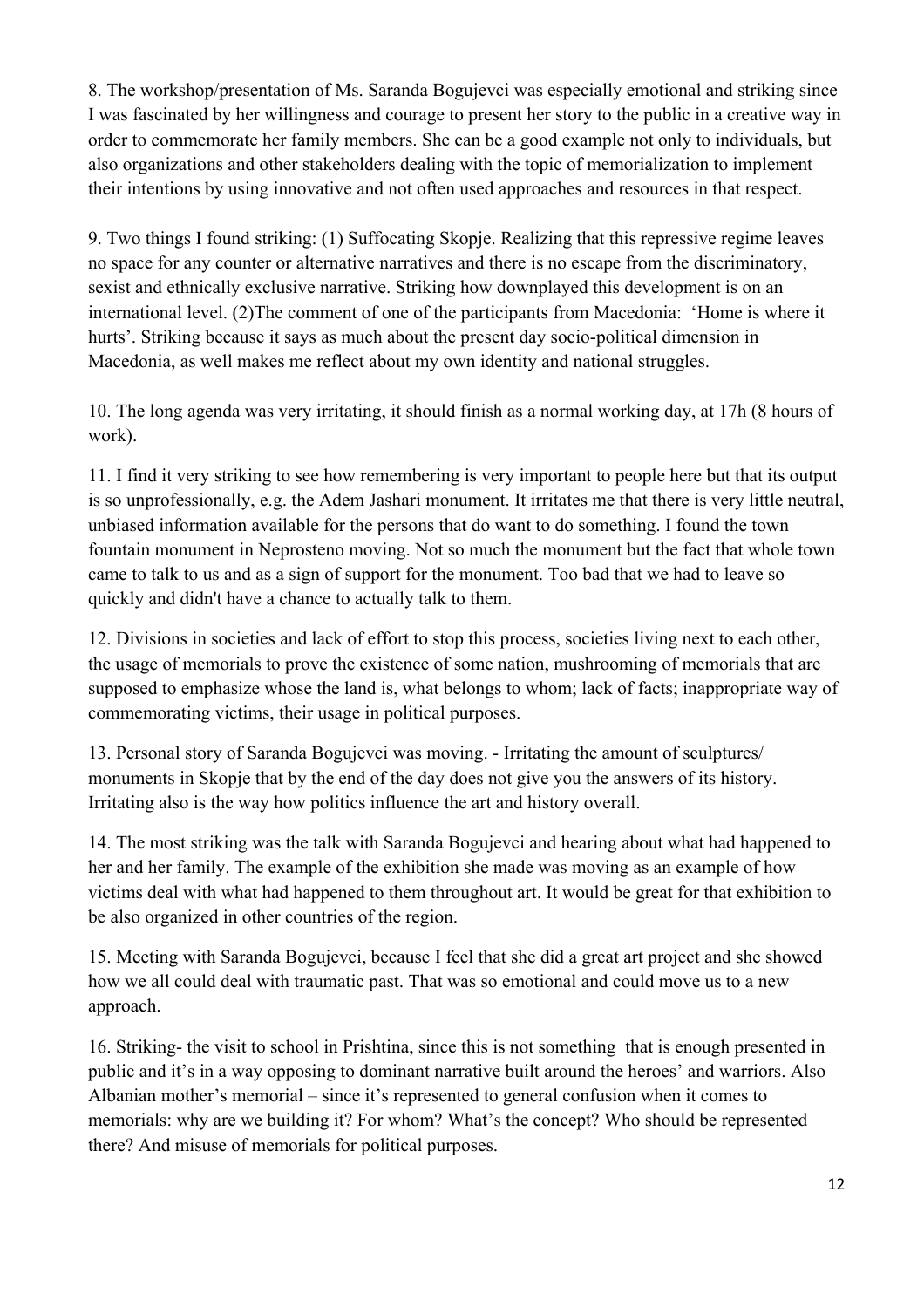17. I was very touched by Saranda's presentation and project. The artistic discussion and the very personal story showed us how individual story can touch everyone, going beyond national or ethnical identities.

18. What strikes me are the gender roles used and promoted for nation building and identity in both countries- armed men (on horses), either from (invented) ancient times or recent fighters, but fighters all of them. There is hardly space for diversity, civic society, values other than armed fight. This is a very discouraging environment for all those who think differently resp. does not encourage the new generation to think differently.

19. I was really moved by the workshop with Saranda Bogujevci Monday evening. Obviously I was moved by her own story but I also appreciated the way it was done and all we as a group could share with her. It was good to interact with someone invited to meet the group but not in a formal way and in the classical form of questions and answers. On Monday night, we were involved in a more personal way and it created a really confident atmosphere.

20. Different treatments of the State (Kosovo) towards different memorials and how the particular ones are considered as vital national interest, while others are left to the families to take care of them.

21**. Striking**: How autocratic Macedonia functions. How few people in Kosovo address their history as an individual, and as a state. How many Albanian (not Kosovars) flags mark memory sites in Kosovo. - **Moving**: How Saranda Bogujevci transfers her family and personal stories without talking what concretely happened. How grateful people in Neprosteno village reacted that we (outsiders) were coming there  $\rightarrow$  huge need for acknowledgment of their stories and pain. - **Irritating**: Gazimestan caused so much confusion to me and unfortunately our anthropologist didn't know about the history of the monument. We were lacking crucial historical information about the site that would have helped to orientate in this confusing net of memory layers.

22. I was hit and impressed the most by the story of Bogujevci family and their way of dealing with the past; - suffering of civilians is always horrible, but it is even worse for the observer who is member of nation that caused such suffering, particularly if the majority of people on "whose behalf" that was done was not aware of what was going on.

23. From my perspective, the striking moments/activities within the Memory Lab project and study trips in Kosovo and Macedonia were: Public Event/Discussion, Workshop with Saranda Bogujevci, Discussion with Dr. Goran Janev and Sanja Radjenovic-Jovanovic. Irritating was the entire project "Skopje 2014" as it was very imposing to the citizens, while moving were discussions with Nita Luci, Lindsa Gusia and visit to the Museum of Communist Party of Macedonia, Tetovo because we managed to generate so many questions and discussions on the topic of Memory and Commemoration, dealing with difficult Past and ethnic segregations.

24. I was mostly emotionally shaken by the workshop led by Saranda Bogujevci which seemed to me boring and unnecessary in the beginning, especially part dedicated to work in groups, as I believed that the same topics we have already tackled in much better way. However, when in the catalogue I read a destiny of this woman, I was shocked. I believe that workshop should have had different approach and that Saranda Bogojevci should have told her story and explained in the beginning the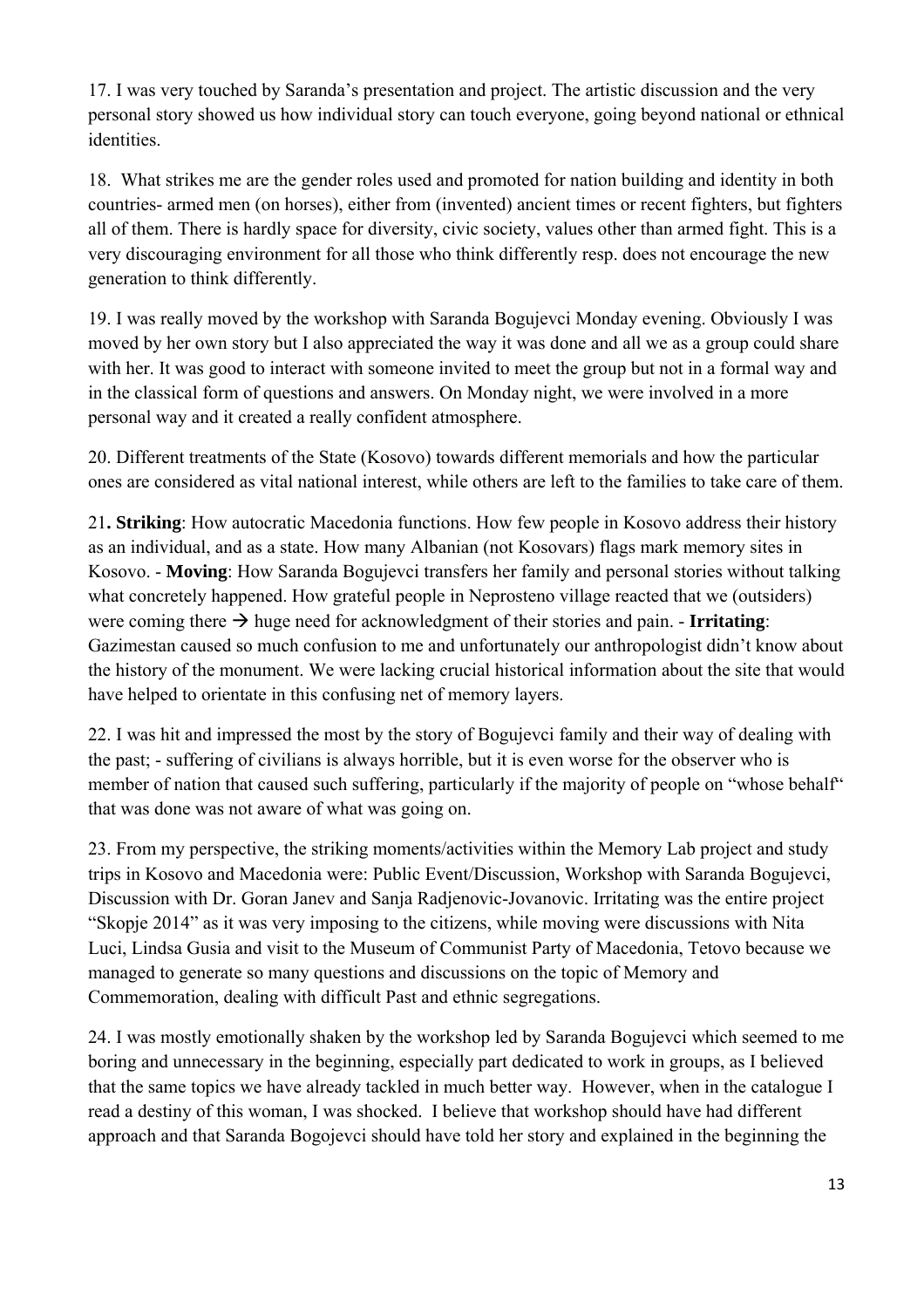reasons for the exhibition, as that would lead to more interaction and interest of all members of the group.

25. Lack of minimum dialogue between the members of divided ethnic communities when building the monuments. - Revision of socialist past of Kosovo and Macedonia followed by the effort to declare that system as a dark age, and present the nation as a hostage.

26. Lack of reasonable dialogue on relation between Serbs and Albanians or Albanians and Macedonians is one of the irritating issues when it comes to topic of memory culture and memorialisation. - Neglecting of the NOB Boro and Ramiz memorial in Kosovo is particularly brutal (devastation of Boro and Ramiz memorial, initiative for removal of monument of brotherhood and unity) as it is one of rare connections between Albanians and Serbs, as it could be foundation for building up a path for "healing" of relations.

27. Skopje 2014 –to what extent it in fact divided citizens into Christians and Muslims. Skopje 2014 extremely irritated me.

28. Maybe the most irritating thing is the attempt of the peoples to show only their suffering. We could see it in Tetovo when we visit the village where were killed thirteen Macedonians during 2001 conflict. But, even from that village were also eight albanians killed, they didn't mention it at all. Maybe, approximately the same thing we could find at the memorial "Albanian Mother" when even they created that memorial to remember only Albanians killed during last 100 years, the man who explained to us the significance of the memorial, all the time mentioned that this is a common memorial, and we clearly could see that it is not true.

29. Shocked by the absurdity of Skopje. Touched by the work of Saranda and by the interventions of Kushtrim Koliqi and Bekim Blakaj. Also touched by the Jewish cemetery in Pristhina (which I visited outside the program)

30 .I was mostly moved by Saranda's presentation. I was very impressed by her story, the way she is speaking about it, and the common decision by the family, to what extent to keep the memory of the events.

31. I have never seen a nation building process like the one we have seen in Skopje. That`s what the 19<sup>th</sup> century must have looked like in Germany etc.

32. I was a bit irritated to see how much was necessary to come to surface, even when civil orientated Janev and Rasdjenović were talking, I was very disappointed when one of the colleagues used word ..business" to refer to what he is doing.

33. I am struck at how the group has developed stronger ties and how people clearly want to work together (even if it does not always become a reality…). - I liked the idea of exploring Skopje 2014 on our own and especially the fact that we got to have a discussion afterwards. Had we had a little more time, I think an explanation (a guided walk, a comment of a diaporama of six or seven "main" monuments…) would have enabled to an enhanced overall view of the monuments and the buildings of their characteristics and their meaning.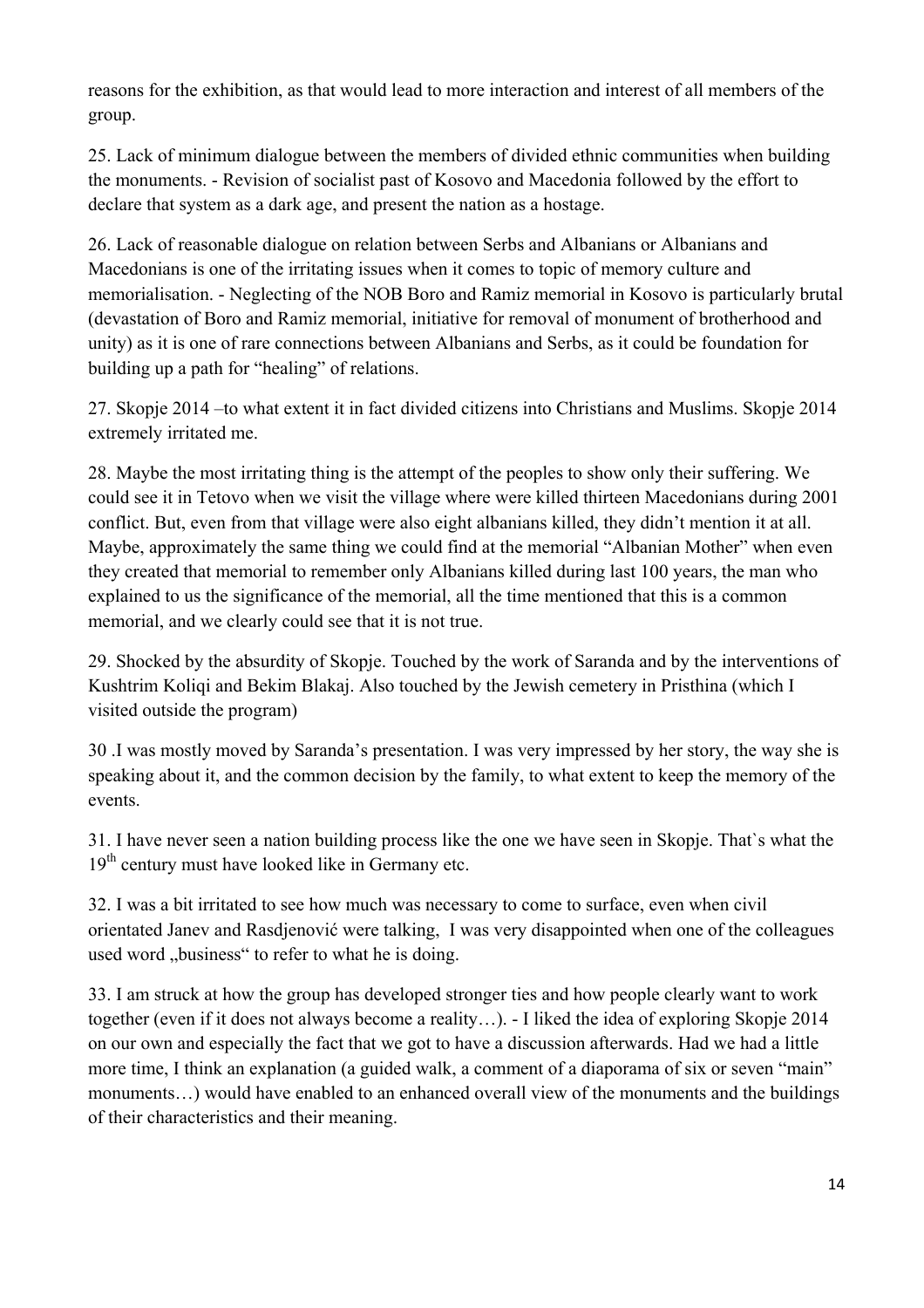34.The confusing Memorial in Zajas: even persons from there were not sure what exactly it was supposed to be about. What raised for me an interesting question: to what extent is producing confusión part of political strategies?

35. The open discussion between the members and participants of Memory Lab esp. from the Balkan countries about the situation in their countries (positive!). - The exchange of positions, experiences between the participants from Western Europe and the Balkan states.

36. Most striking is to realize how much unrepairable damage can be done in nation-building projects. It is frustrating to see that the Balkans nations are going in wrong directions and nationbuilding processes will take still long time and make more damage to the countries and people. Not much place for optimism.

### *4. From what I have seen/heard this week, what can I use for my own work?*

1. I will definitely stay in contact with many of the participants to support and even join projects.

2. Examples of memorization and musealisation that we have visited are useful material for my PhD thesis (these from socialist period that deal with World War II). I would like to write an article for the ZFD journal on the topic of remembering World War II trauma.

3. To stay in contact with members of the group. Planning seminars at Ravensbruck memorial in the future.

4. I can use a lot in my work in the future: a) How to deal with monuments from the past. b) To work more in culture of remembrance. c) To spread my knowledge to the others

5. What I could use for my work concretely are some of the forms and concepts of the workshop itself, but the content enriched me as a human being and it was significant for me to explore my hometown Skopje with and through the lenses of my participating fellows.

6. Skopje, new capital, precisely. This is an open book to be used with thoughts about history, urbanism, etc.

7. -

8. Not only the participation in this program provided me with the information and practical experiences on how to advance my work in memorialization processes/ dealing with the past, it also provided me with a chance to establish new connections and discuss possible means of cooperation with individuals and organizations which share our visions.

 $9. -$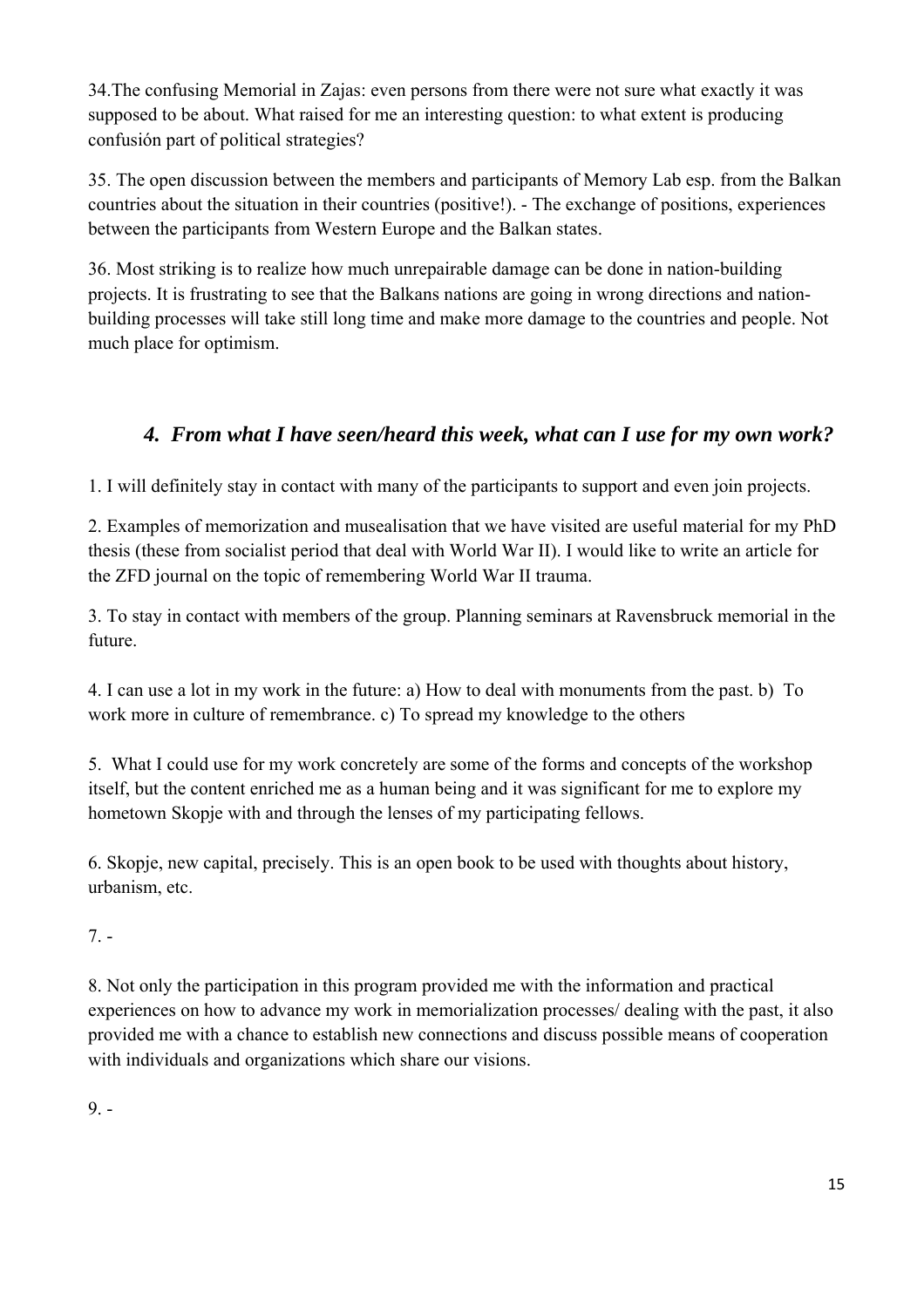10. In any case I will use the contacts made. I also will try to diversify the participants in my projects and activities. Until now, I never invited participants from EU in my projects.

11. a) The concept of construction of national identity got me thinking and realizing that I should change something in my approach, in my projects, working with young people from different communities in one country. b) Learning about the situation of these two countries enriches me to one day maybe organize these trips myself and by doing that opening up the subject, this history to a larger public in my own country.

12. I will use it for teaching about nationalism, post-conflict societies, and symbolic reparations – as examples how some states deal with this. I will also use it when dealing with different ways former Yugoslav countries went/ are still going through transition period.

13. As within my organization we lack knowledge on memorialization such as museums it was very helpful to create better idea on how we can develop possible projects with existing materials we have. Contacts and people that I met during these days will keep exchanging projects/ideas etc.

14. A lot of the things I've seen I can use in my work because I can relate and compare a lot to my own country. It is particularly interesting to compare how national identity is being built in public space in Macedonia and in other post-Yugoslav countries.

15. Information about interesting programs in Kosovo and in Macedonia. I had more information about Macedonia before than about Kosovo. - Possibilities for making new contacts with very nice and brave people from Kosovo is really important for me. I got also some new information about French and Belgium political processes.

16. What can I use: the knowledge on the gaps and bad practices when it comes to remembrance. Having in mind the mapped problems, I will focus my work in direction of bringing the positive changes within the scope of my work. More has been learned in sense of how not to do things.

17. I discovered new stories and events which gave me new ideas for film-making, or for topics to be deepened in that sense. I also met new people with who I will perhaps work in the future.

18. Apart from networking - which is very important - I can certainly use the structure of the workshop (mix of study visits, discussions, reflections, external inputs) as structure for workshops in my work. I can use the method of exploring Skopje and its monuments for own workshops.

19. The discussions between participants of Memory Lab are always a good inspiration for my own work. As the history of Kosovo and Macedonia is largely ignored in Western Europe, what we have seen this week is a good start to try to change this situation and create projects on this history.

20. The situations are quite similar, particularly in areas of education (divided and different educational programs) as well as existence of different historical narratives. Unfortunately it was just diagnosed the almost same situation which ensuring us once again how much work we need to do.

21. The trip provided me with a general understanding of what is the state of play regarding dealing with the past in Kosovo and Macedonia. And with some specific explanations of complicated issues.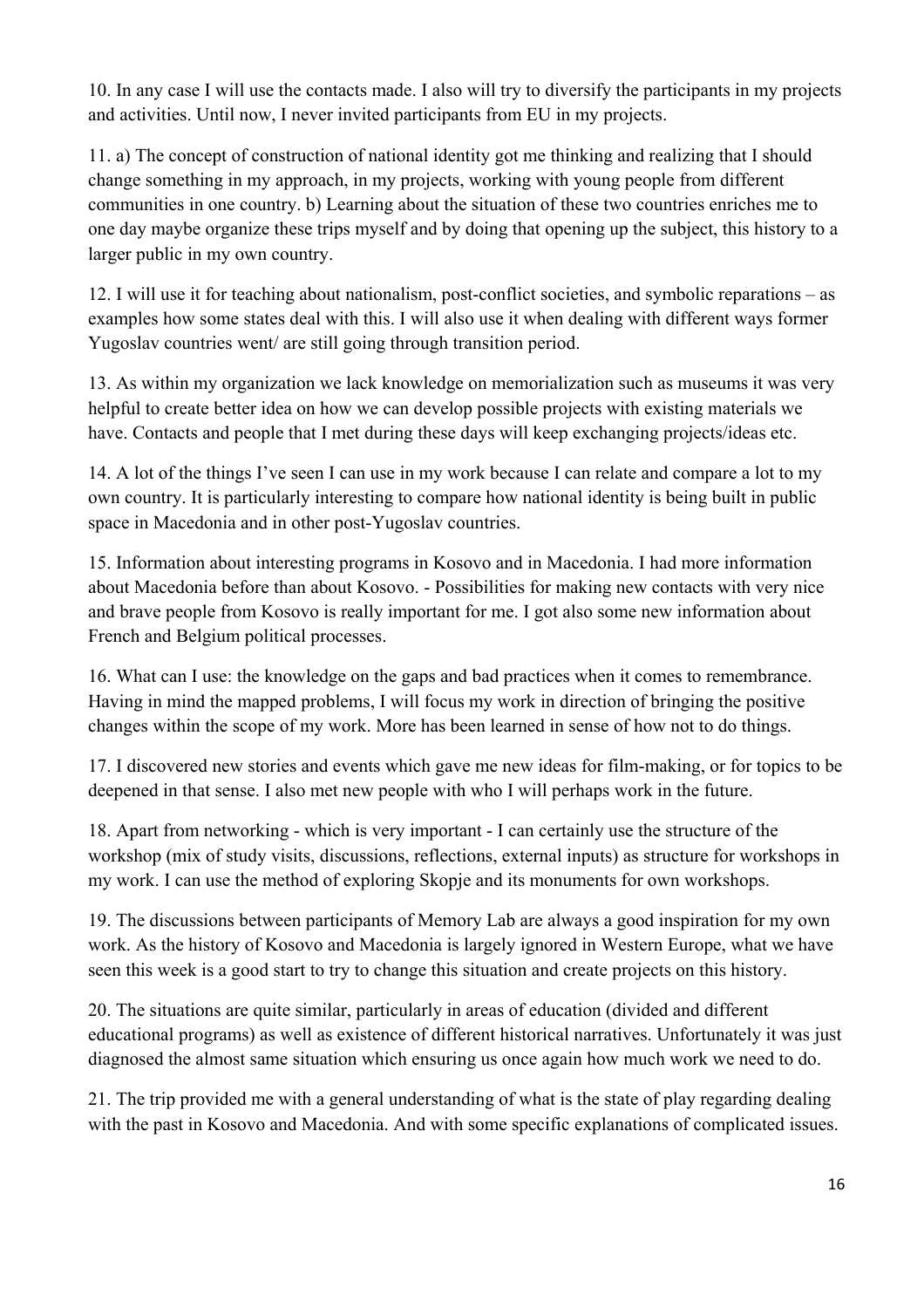22. I got more familiar with the conflict in Kosovo and I can use it in process of education of young people in Serbia as they have one-sided and wrong idea about that conflict and its background.

23. Almost everything we went through in Memory Lab 2014, study trips in Kosovo and Macedonia is very relevant and attached to my work, therefore, I believe Memory Lab was very productive and provocative in terms of shaping more critical projects for the future in the field of Dealing with the Past, Commemoration, Truth Finding etc.

24. .All information received in formal and informal parts of the study trip could be used in my work.

25. Now, I find it easier to understand and assess a comprehensive situation in area of memorialisation in my country. Certain technical solutions in the Museum of Holocaust could help me in designing of memorial areas in my community.

26. As upon completion of any study trip organized by the Memory Lab, everything seen was very useful for my own work. - My strong conviction that memorials should serve not only for memory, but for reconciliation of people/getting them together and for prevention of new crimes, was additionally confirmed by this study trip.

27. This experience, for sure, was valid experience and it will help me in realisation of some project that I am having on my mind.

28. At the moment, I'm working in a project whose aim is to promote the dealing with the past in secondary schools. Our goal is to place some lectures in public schools which will encourage the youth to deal with the past. We will organize some daily visits in memorials in Kosovo and if we can find support maybe we will continue in neighboring countries also. So, everything that I learned from this study trip and workshop I think would be very useful for this project.

29. Method: Working groups/ free visits and then feedback of impressions or analysis. - Contacts in order to organize encounters in Coutances.

30. The experiences I have had will help me in my work with the French-German Youth Office. I received a lot of inputs in order to initiate new projects in the framework of the South-Eastern-Europe-Initiative of the French German Youth Office.

31. Work-wise I had a very fruitful week. I am in contact with some of the participants about a text for the "Cultures of History"-Forum on memory culture in Kosovo and Macedonia. Furthermore I got to know interesting persons as Nita Luci and Goran Janev. I would not have had the possibility to get to know them without Memory Lab.

32. Since I am writing a paper about the transitional justice and dealing with the past for BIRN I will write a text as kind of reflection to what I have seen. Also, this process of the nation and nationality building without a proper maturity of the civil identity is very useful if I am going to write about building of Croatian national state during the 90's. I would also like to write a paper for ZFD publication.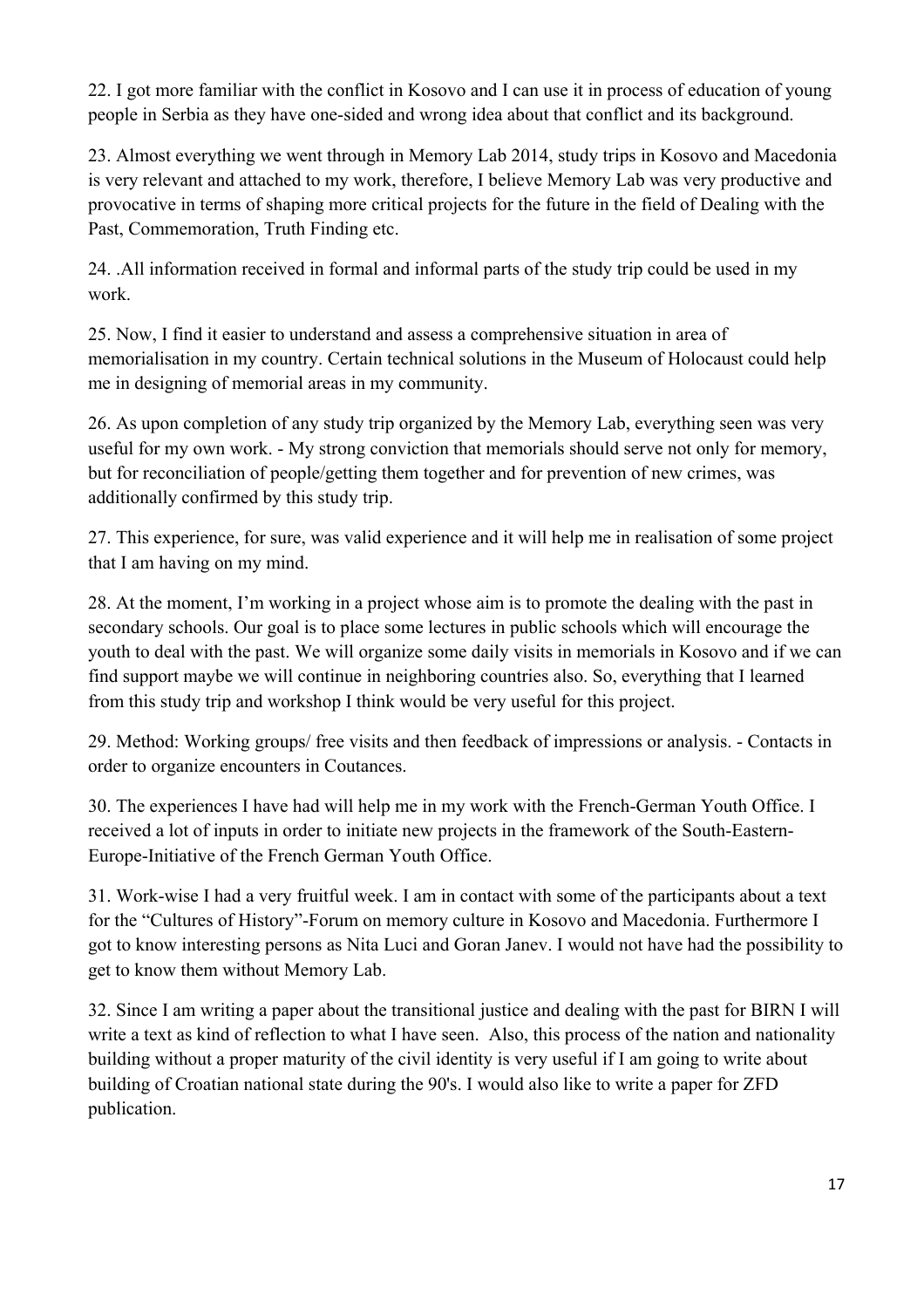33. Because the link to the Great War is no longer so divisive today, I believe that my museum faces a potential issue linked to indifference or even oblivion in the long run. For this reason, I strongly believe that the museum has to evolve to take into account questions related to today and the world we live in. The discussions on transitional justice (and other actions) in Kosovo were therefore of utmost importance to my work : I hope that this experience can be shared and developed so as to be used in the last room of our museum devoted to the consequences of war (and no longer just World War One).

34. I established new contacts which will result in one new project; and with other colleagues we agreed about the continutaion of a project we initiated last year. In general, the knowledge that there is a network of competent and interested people whom I can contact any time for different needs and ideas related to my work is extremly useful!

35. Grouping all the participants in different workshops was very useful

36. Memory Lab serves, among other things, as a platform for people from different countries working in the same or similar fields to talk, share knowledge and practices, and possibly develop new joint projects. In used opportunity to strengten the links with other Memory Lab members and this year came out with two very probable/visible projects and cooperations to be realized in the coming period.

#### *5. Suggestions for future workshops/ study trips*

1. For future workshops I would hope to get more contact to civil society movements and activists to learn and discuss about forms of resistance and opposition to the criticized way of memorialization.

2. Maybe to focus a bit more on field trips with professional guidance (or taking a bit more time to visit museums)- like it was in Berlin and Ravensbruck last year.

3. Memory market: more time with presentations (power point) from the actual work from the organization.

4. Being in two countries for short time is exhausting. Maybe for the future the study tips to be for 7 working days and to have some social time and to take in consideration that some participants are for first time in region and there it's a need to see also something else not only monuments.

5. I suggest for each place of visit (I mean country) we have: Introduction to its history (30min). A session open for the public. A presentation of participants with photos and two things (personal or professional) that they want the others to know about them (sent before the workshop and printed in the handouts)

 $6. -$ 

7. It might make sense to think about gender balance within the Memory Lab workshop

8. Thank you for letting me be a part of this program.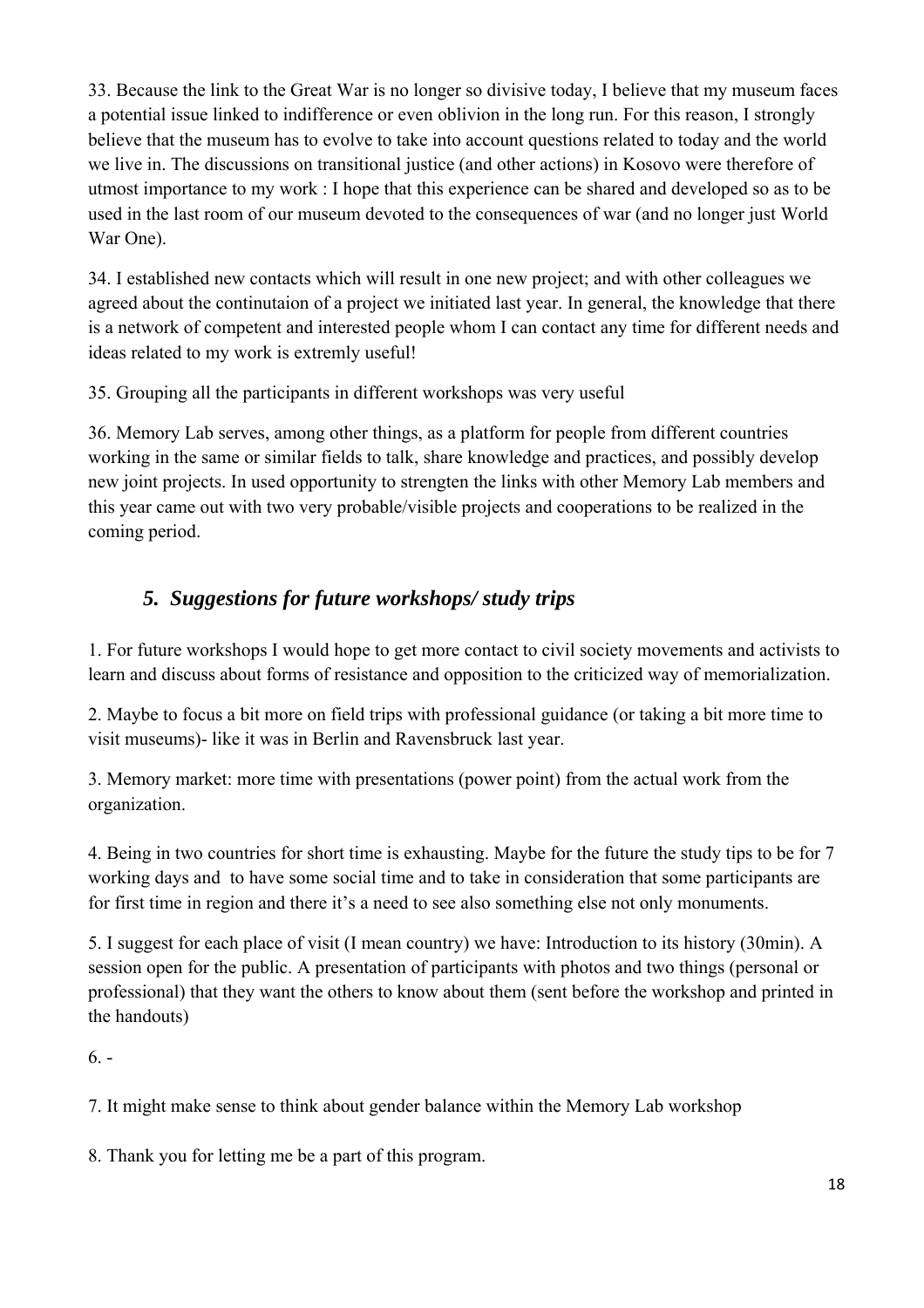9. More long term fundraising. - Video-diaries during annual study trip -> to increase (public) selfreflection and as a form of evaluation. - Serbia 2016, Netherlands 2017?

10. Try to include more people who have a different view of things, even if it is a risk. Hitting each on the shoulder and saying you've done good is nice, but confronting different views and thinking is always fruitful. And please provide single rooms for next time, reflection and relaxation is very important when you deal with these topics.

11. a) Discovering Skopje on our own was a real strong point for me, I would like to see the same approach used in a future workshops. .b) The final workshop, with the creative assignment, was as plus. More of that would be nice.

12. My suggestion would be include in program in each country some short/brief lecture on historical situation in that country in order for everyone to understand the context. Sometimes we assume that even local people know something, but it's not always the case. - We are sometimes lacking legal background on some cases and it would be useful if we had some lawyer to tell us what kind of amnesty was guaranteed from Ohrid Agreement or if really law on abortion is/not adopted in Macedonia.

13. Involve new topics and people.

14. No suggestions at this point but I will probably have some soon.  $\odot$ 

15. More contact with local people and with local activists with different opinions about our main topic. For example I'd like to hear someone who is professional and he/she agrees with the project Skopje 2014. Because we only hear persons who disagree with it.

16. Suggestions: More discussion within group; they could be placed if possible, in the middle of the study trip since people tend to lose focus and concentration on the last days, discussions are more productive when we are fresh  $\odot$ 

17. I would suggest to focus on one country. In order to see different kind of people, of history versions and memorialization processes. - I would like also to introduce more artistic experiences linked with memorialization in the program.

18. Keep the mixed structure. - For some sites general information of the (historic) background/context might have been useful for better understanding.

19. I had the feeling all week we were very often lacking time to go deeper into the discussed subjects. The work done in small groups in specific topics is usually more effective and it would be good in future meetings to have more time for the work in small groups. - It would also be important to do something concrete between annual meetings, as a group (not for parallel projects).

 20. Already described under question 1: It would be good that the organizer prepares some short presentation on background of the country/ situation where they are. Considering the large number of the partner organizations, the coordination between them could be better. - THANK YOU.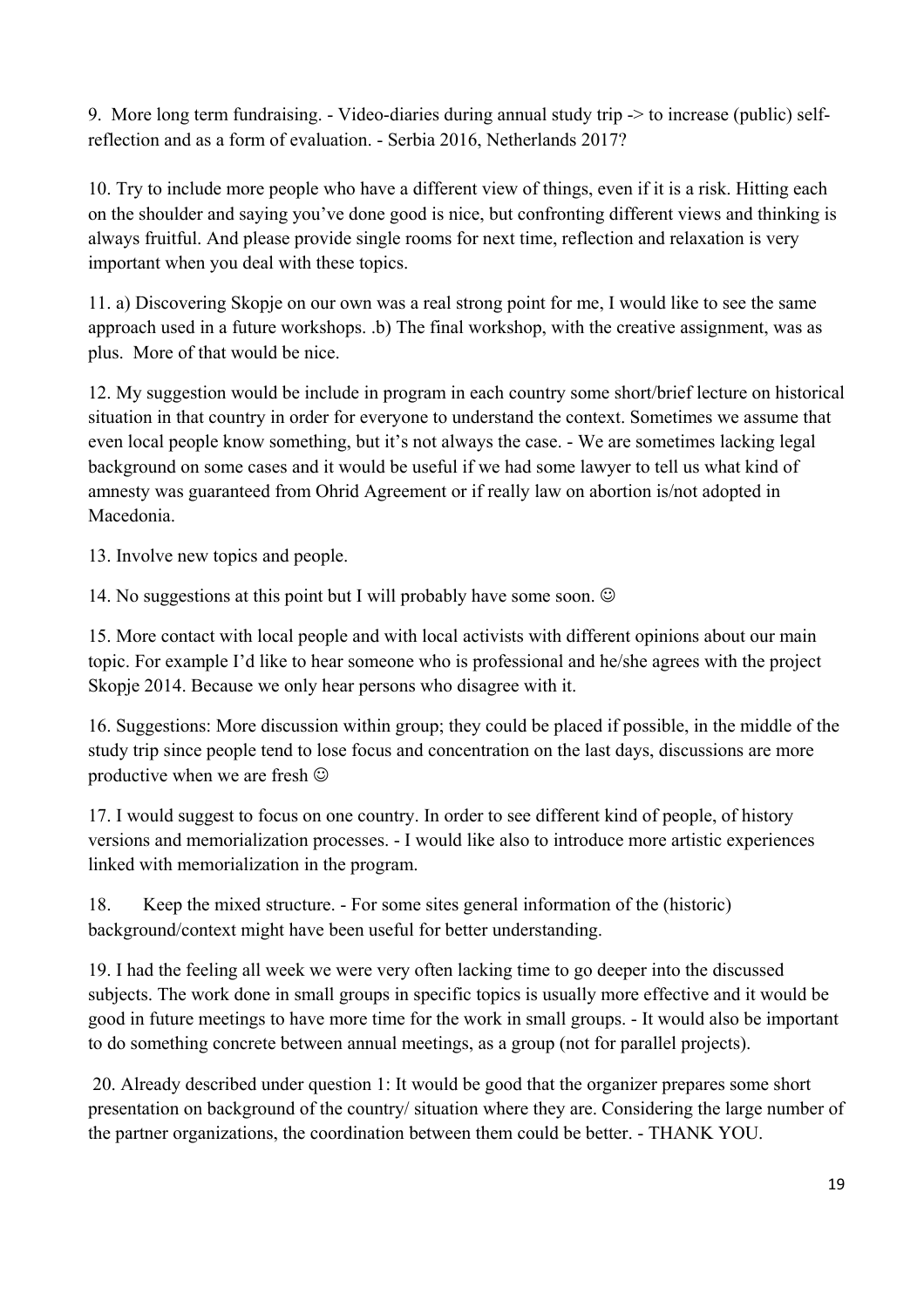21. Provide general information on the town/ country where we are staying. Include family stories of participants for beginning. - Take more time to discuss identity questions in small groups. I felt a huge need to go into this more in our group. - Make sure to have a joint end of the program. (German film without translation splits the group on the last evening also for the dinner.)

22.I think Belgium is an excellent destination for the next study trip. It would be interesting to get a chance to visit a former USSR country, or a country that was under the heavy protection of USSR (proper communism).

23.More space for open and academic discussions, more study visits, more visits to museums, less work in groups.

24. I would like that after Serbia we visit Poland (Auschwitz).

25. To visit province of Alsace in France for its turbulent history and parallels that can be drawn between that region and territories on the Balkans. - On the Balkans: Montenegro, for so many reasons.

26..The Board makes good choices and selection for study trips, and so should be continued.

27. People who are really interested and who actually implement memorialisation projects should get more involved in Memory Lab.

28. I would like to suggest one thing: to have more participants from former Yugoslav countries especially Kosovo and Serbia. Peoples from these two countries need much more workshops and study trip like Memory Lab. They need to deal with the past, but realistically, without propaganda and brain laundering.

29. I am too new in the program to suggest anything for the moment. – Thanks a lot for the invitation. I will need more time to digest everything and to "translate/transfer" it to my own modest level.

30. To limit the workshop and study trip to one country. I would have preferred to deepen the different topics in Macedonia and in Kosovo instead of going to explore the other country. Some things have this way only be treated in a very superficial way (sometimes I missed anyway background-information) and the resolution to acquire now the lacking knowledge will probably disappear in the problems of daily work.

31**.** The structure of the workshop and study trip was very well. It should be continued next year. (discussion with experts from University etc., exploring a site in small groups on our owns I found very important) - Thanks a lot for this interesting week, I learned much more than in a whole semester of history at university:) - Hope we can continue with Memory Lab and develop it further. The group has become a very valuable aspect in my personal contacts as well as for my professional work.

32. As we are visiting Belgium in 2015, and Serbia in 2016, my focus will be on 2016. I believe it would be useful then to get information about persecution and expulsion of 200 000 Germans from former Yugoslavia. Also, depending on future study trip, we should organise a presence of a History